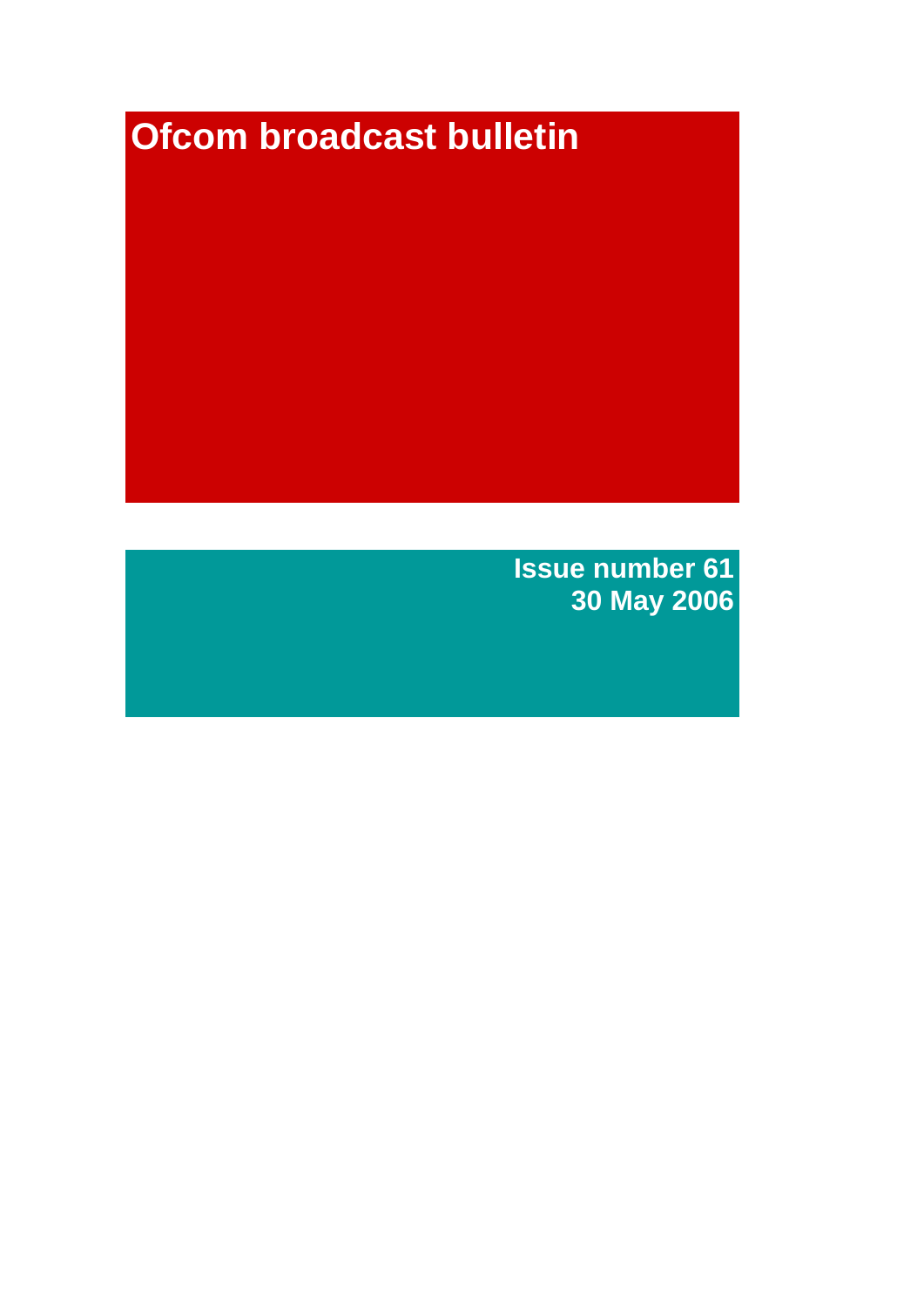Ofcom broadcast bulletin 61 30 May 2006

# **Contents**

| Introduction                                 |    |
|----------------------------------------------|----|
| <b>Standards cases</b>                       |    |
| Resolved                                     | 4  |
| Not in Breach                                | 10 |
| <b>Fairness and Privacy cases</b>            |    |
| Not Upheld                                   | 17 |
| Other programmes not in breach/outside remit | 33 |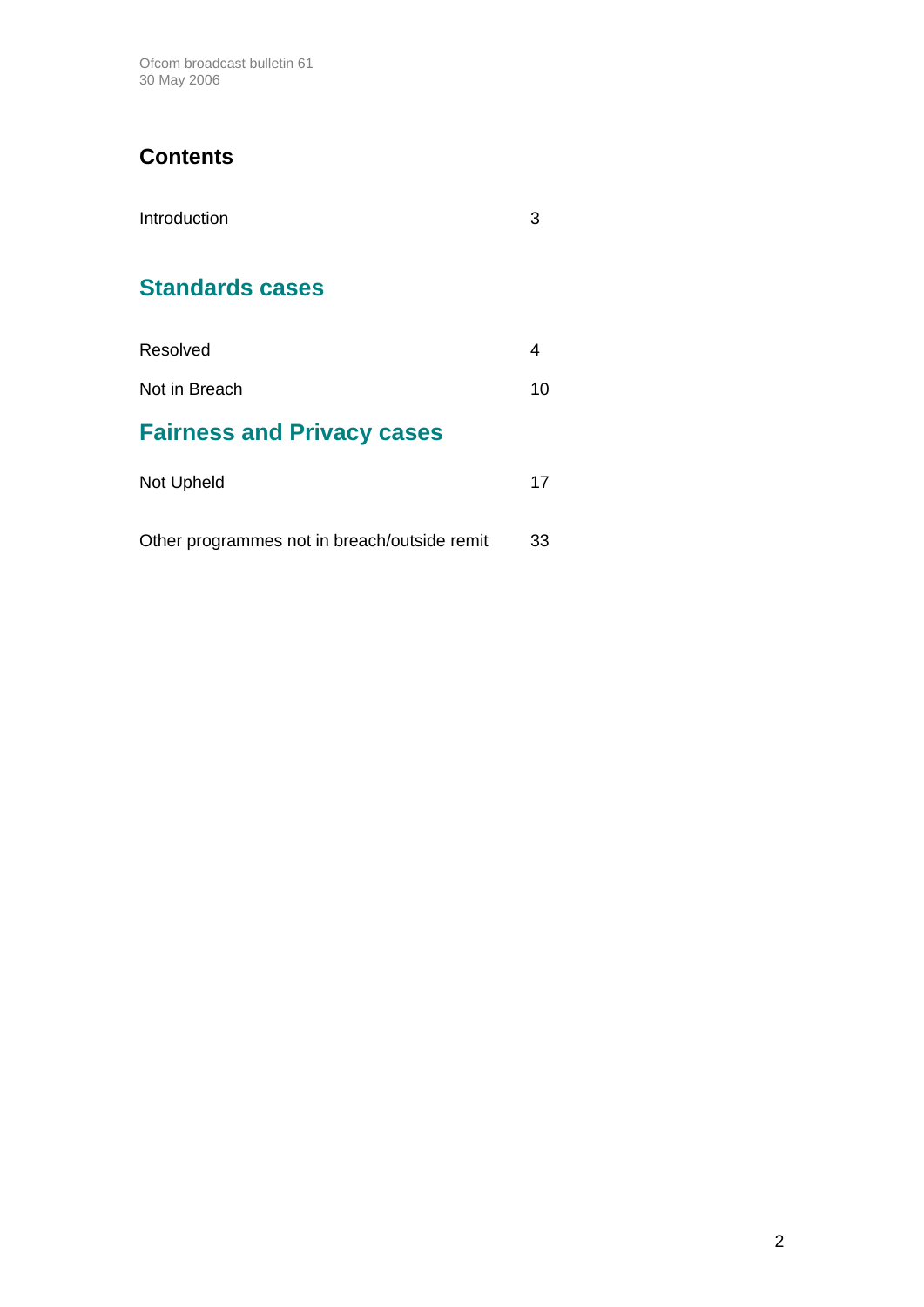# **Introduction**

Ofcom's Broadcasting Code took effect on 25 July 2005 (with the exception of Rule 10.17 which came into effect on 1 July 2005). This Code is used to assess the compliance of all programmes broadcast on or after 25 July 2005. The Broadcasting Code can be found at http://www.ofcom.org.uk/tv/ifi/codes/bcode/

The Rules on the Amount and Distribution of Advertising (RADA) apply to advertising issues within Ofcom's remit from 25 July 2005. The Rules can be found at http://www.ofcom.org.uk/tv/ifi/codes/advertising/#content

The Communications Act 2003 allowed for the codes of the legacy regulators to remain in force until such time as Ofcom developed its own Code. While Ofcom has now published its Broadcasting Code, the following legacy Codes apply to content broadcast before 25 July 2005.

- Advertising and Sponsorship Code (Radio Authority)
- News & Current Affairs Code and Programme Code (Radio Authority)
- Code on Standards (Broadcasting Standards Commission)
- Code on Fairness and Privacy (Broadcasting Standards Commission)
- Programme Code (Independent Television Commission)
- Programme Sponsorship Code (Independent Television Commission)
- Rules on the Amount and Distribution of Advertising

From time to time adjudications relating to advertising content may appear in the bulletin in relation to areas of advertising regulation which remain with Ofcom (including the application of statutory sanctions by Ofcom).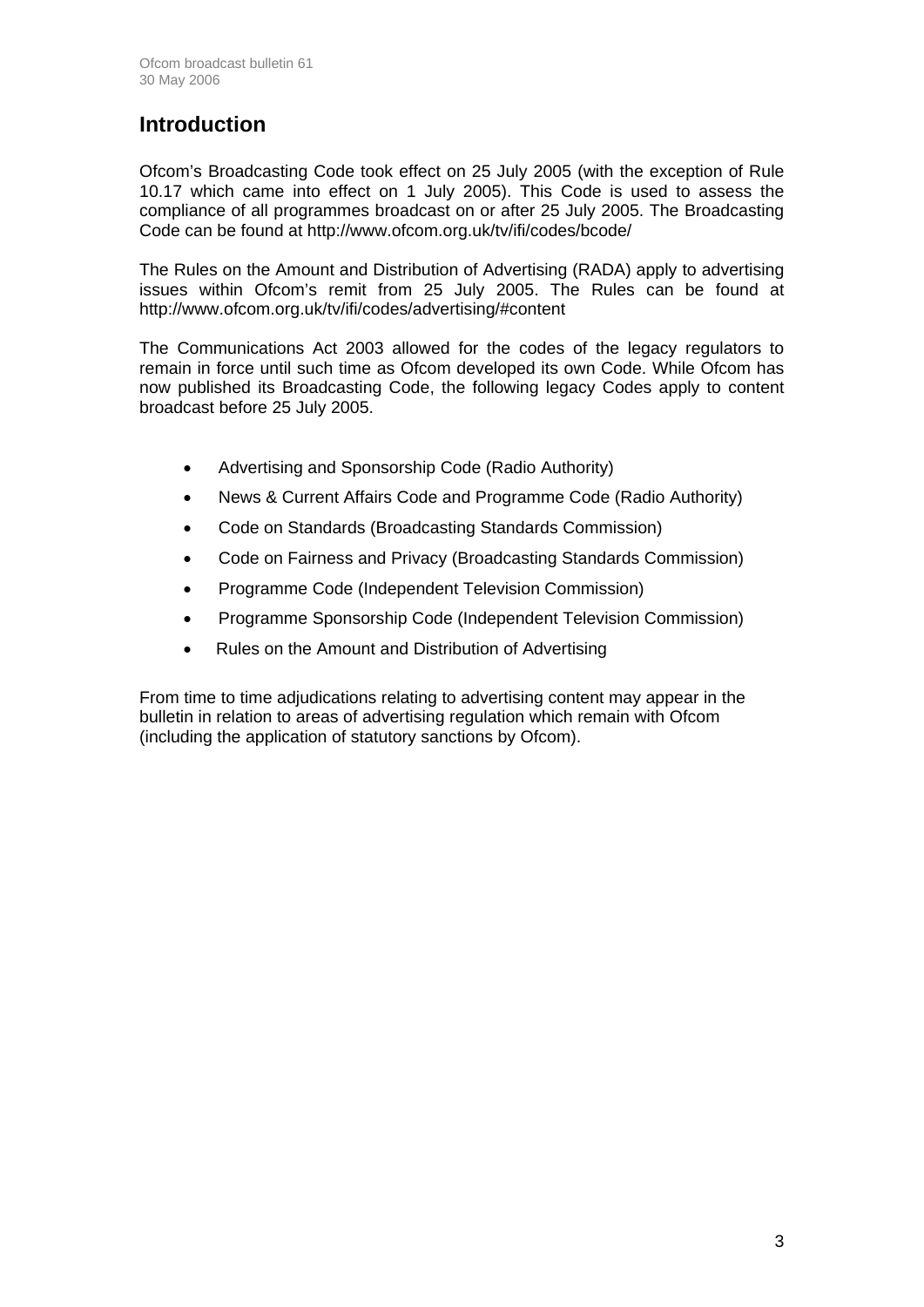# **Standards cases**

### **Resolved**

### **LBC Programme**

*LBC 97.3, 20 February 2006, 09:00*

### **Introduction**

During the news at 09:00 there was a promotion for DHL. This consisted of the statement "By 9, by 12, by DHL" broadcast between the news headlines and the full news stories.

A listener complained that this promotion suggested the news was sponsored. The Broadcasting Code prohibits the sponsorship of news.

### **Response**

LBC explained that the promotion was a 'blipvert' (a short advertisement), not a sponsorship credit. The advertisement was scheduled at 09:00 and 12:00 between 20-24 February.

LBC considered the potential regulatory issues closely before beginning the campaign. To ensure the advertisements complied with the Code it revised the news bulletin format. Rather than simply placing the 'blipverts' within the news stories, it separated the bulletin headlines from the detailed content. It also insisted that the news jingle, which would normally fade gently, would disappear totally before the beginning of the advertising message. LBC considered that the change in voice, style and subject matter as the content moved from editorial to advertising, coupled with the disappearance of the jingle and the inclusion of the advertiser's name, made it clear to listeners that this was an advertising message.

LBC pointed out that advertisements in news bulletins have been commonplace for some years across UK radio stations under the 'newslink' scheme. Such advertisements are incorporated within the context of bulletins, not separated out. To LBC's knowledge, advertisements under the scheme had not raised regulatory issues or any appreciable listener concern.

LBC did not believe the advertisement could be mistaken for sponsorship because all sponsored output is required to include clearly both the name of the sponsored item and the sponsor. This communication did not. It considered its listeners were intelligent enough to distinguish editorial from advertising of this nature.

LBC acknowledged that the approach was unusual but considered it was not, per se, against the rules. However, it noted that this particular advertisement had caused some concern and gave an assurance that it would not be repeated. In addition, LBC said that in future it would avoid including copy in advertisements which relates to the timing of news bulletins and would add in a 'sting' before and after the advertisement to provide an additional form of separation from the news bulletin.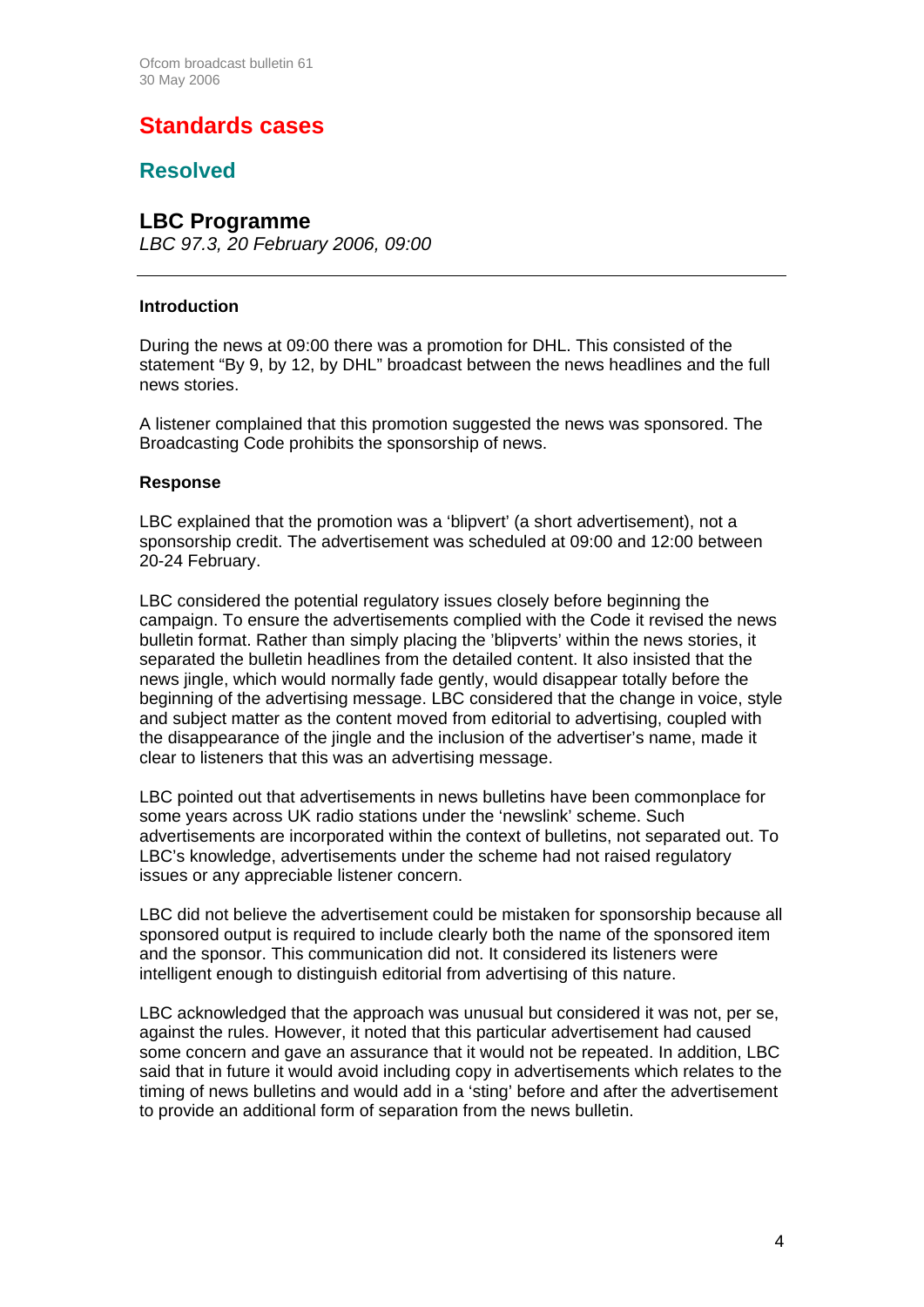### **Decision**

One of the aims of the rules governing broadcast sponsorship is that a distinction between advertising and sponsorship is maintained. On radio this distinction is ensured by the rules that require sponsorship to be clearly identified and credits to be short branding statements.

While we agree that listeners are likely to recognise this message as some form of commercial communication and acknowledge that there was no clear identification of a sponsorship arrangement, we are concerned that the message implied a commercial relationship between the news and DHL. The brevity of this standalone advertisement, its apparent lack of separation from editorial content, its branding rather than selling message and the connection between the times mentioned in the message and the time of the news bulletin created the impression that the news was sponsored.

We welcome the steps proposed by LBC intended to ensure that future campaigns comply with the Broadcasting Code. The Code requires programming, sponsorship and advertisements to be distinct and separate from one another. Because the integrity of news content is paramount, it is particularly important that any advertising placed around news output is transparent and clearly separated from editorial content - in particular, it should be easy to distinguish from sponsorship.

In this case, in view of LBC's assurance that the advertisement will not be repeated, we consider the complaint resolved.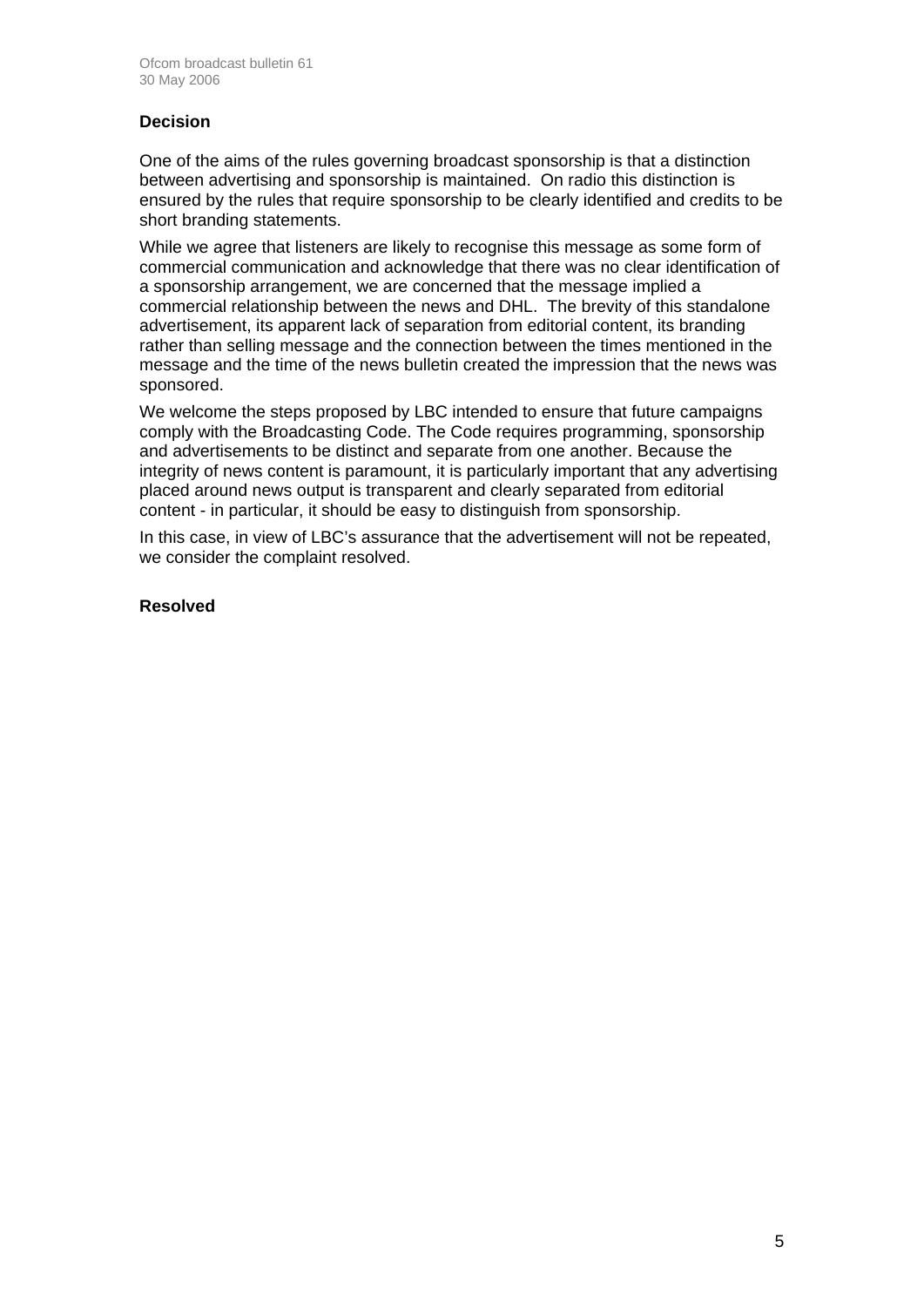### **Bridget Jones trailers**  *BBC1, 24 December 2005, 18:25*

### **Introduction**

This trailer for the *Bridget Jones* film followed the end of the Christmas Eve film: *Harry Potter and the Philosopher's Stone*. The trailer opened with a scene from the *Bridget Jones* film in which she answers the telephone whilst in bed and saying: "Bridget Jones, wanton sex goddess with a very bad man between her thighs".

A viewer considered that the direct sexual reference made in the trailer was inappropriate for the time it was scheduled, particularly given that it followed *Harry Potter and the Philosopher's Stone*, which would have attracted a large child audience.

### **Response**

The BBC said there were always difficult decisions to be made when trailing postwatershed programmes in pre-watershed programme junctions. In such cases there was a need to make sure it gave viewers enough information about what they could expect to see in the full programme/film whilst guarding against over-explicitness in the trailer.

The decision to include the trailer after *Harry Potter and the Philosopher's Stone* was not taken without careful thought. The schedulers were aware that the film would attract a large audience of children but also knew the next programme, *Strictly Come Dancing*, would appeal mainly to over-45s.

In the event, the under-15 audience halved between the end of the film and the start of *Strictly Come Dancing* and there were very few complaints received. However, the under-15 audience still remained considerable (14% of the audience). With hindsight, the BBC accepted that the trailer's sexual allusions were over-explicit for the junction and for the time of the evening.

In the event of any further showings of the film, the trailer would be re-edited to tone down the sexual content.

### **Decision**

Although not explicit, the tone of the trailer was overtly sexual and inappropriate for that particular junction. We welcome the BBC's assurance that the trailer will be reedited should the film be broadcast in the future.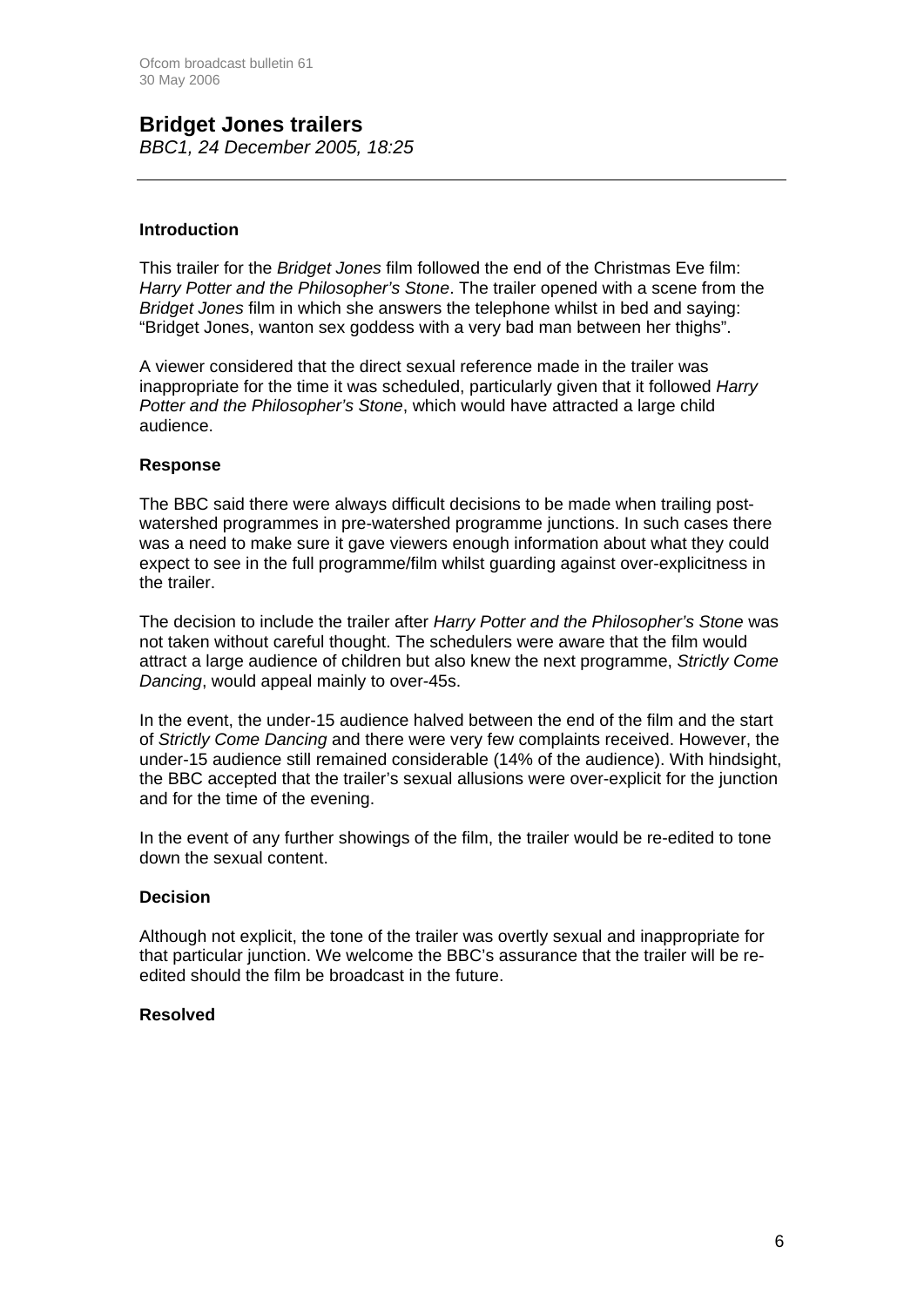# **Dark Dreamers**

*The Horror Channel, 13 April 2006, 12:30*

### **Introduction**

A viewer was concerned that the programme, which consisted of interviews with horror writers, included the word "fuck" three times. He thought that this was unsuitable for the time of broadcast.

### **Response**

The Horror Channel acknowledged that it was unacceptable for this programme to be transmitted pre-watershed due to its strong language. The broadcaster apologised for any offence caused to viewers.

It explained that the series was reformatted during the transition period when the Horror Channel was taken over by Zone Vision. During the compliance process, a number of episodes from this series were flagged as being unsuitable for daytime. but unfortunately this was not one of these episodes and the scheduler was therefore unaware that this was unsuitable for daytime.

Since the incident occurred, the company responsible for reformatting and compliance had been replaced. A new compliance procedure had been put in place with this edition flagged as being suitable post 21:00 only, to be accompanied by a warning about strong language.

#### **Decision**

The repeated use of the word "fuck" was unsuitable for broadcast at this time. We understand the broadcast of the programme was the result of human error, and in view of the action taken to prevent a recurrence, we consider the matter resolved.

In Bulletin 34, before the Horror Channel was taken over by Zone Vision, we registered a breach against the channel for the broadcast of a horror film which included graphic sexual scenes and a strong horror theme which meant that it was not suitable for scheduling before the 21:00 watershed. Even if a broadcaster chooses to subcontract its compliance arrangements, it remains ultimately responsible for these. It has a duty to ensure that its arrangements ensure that it is able to comply with the Broadcasting Code. On this occasion, we accept the broadcaster's reasons; however, we are concerned that this is the second occasion on which the channel has broadcast unsuitable material before 21:00.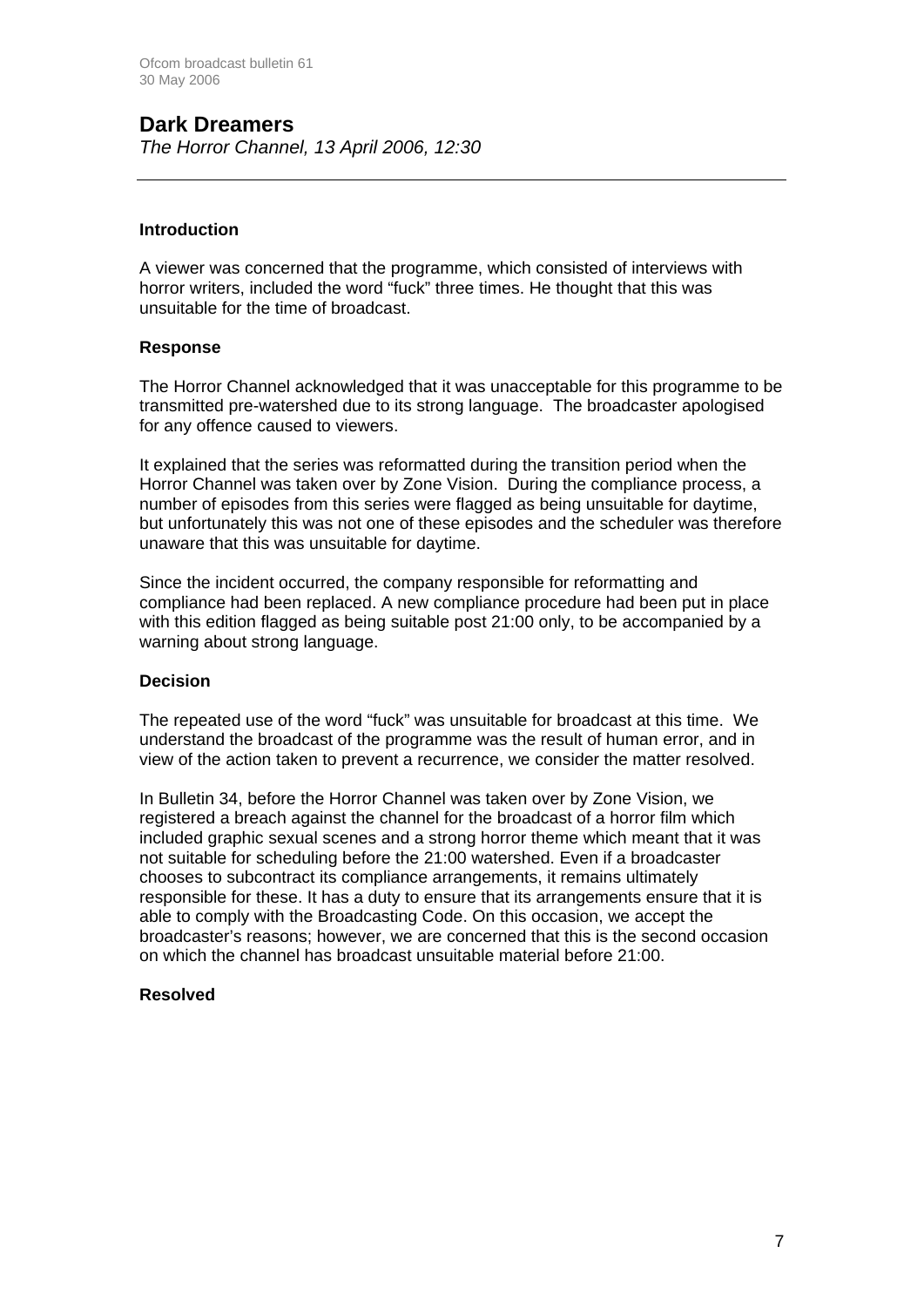### **Robin Hood - Prince of Thieves**

*TV3 Sweden, 5 March 2006, 13:45* 

### **Introduction**

A viewer was concerned that this film was inadequately edited for the time of broadcast. The film showed a close-up scene of a stabbing, the attempted hanging of a young boy, a sexual assault and included strong language such as "bollocks" and "fuck me".

### **Response**

TV3 Sweden said that it had erroneously broadcast the original version of this film, rather than the UK version which had been edited and rated a "PG" by the British Board of Film Classification. The broadcaster accepted that some of the scenes and language were inappropriate for the time the film was scheduled. This version of the film would not be shown again before the watershed at 21:00.

TV3 apologised for its oversight. It had discussed the issue with its acquisitions department and had asked it to review its procedures for acquiring films from abroad.

### **Decision**

We welcome TV3 Sweden's acknowledgement of its error and the review of procedures that it has undertaken. We believe that this resolves the matter.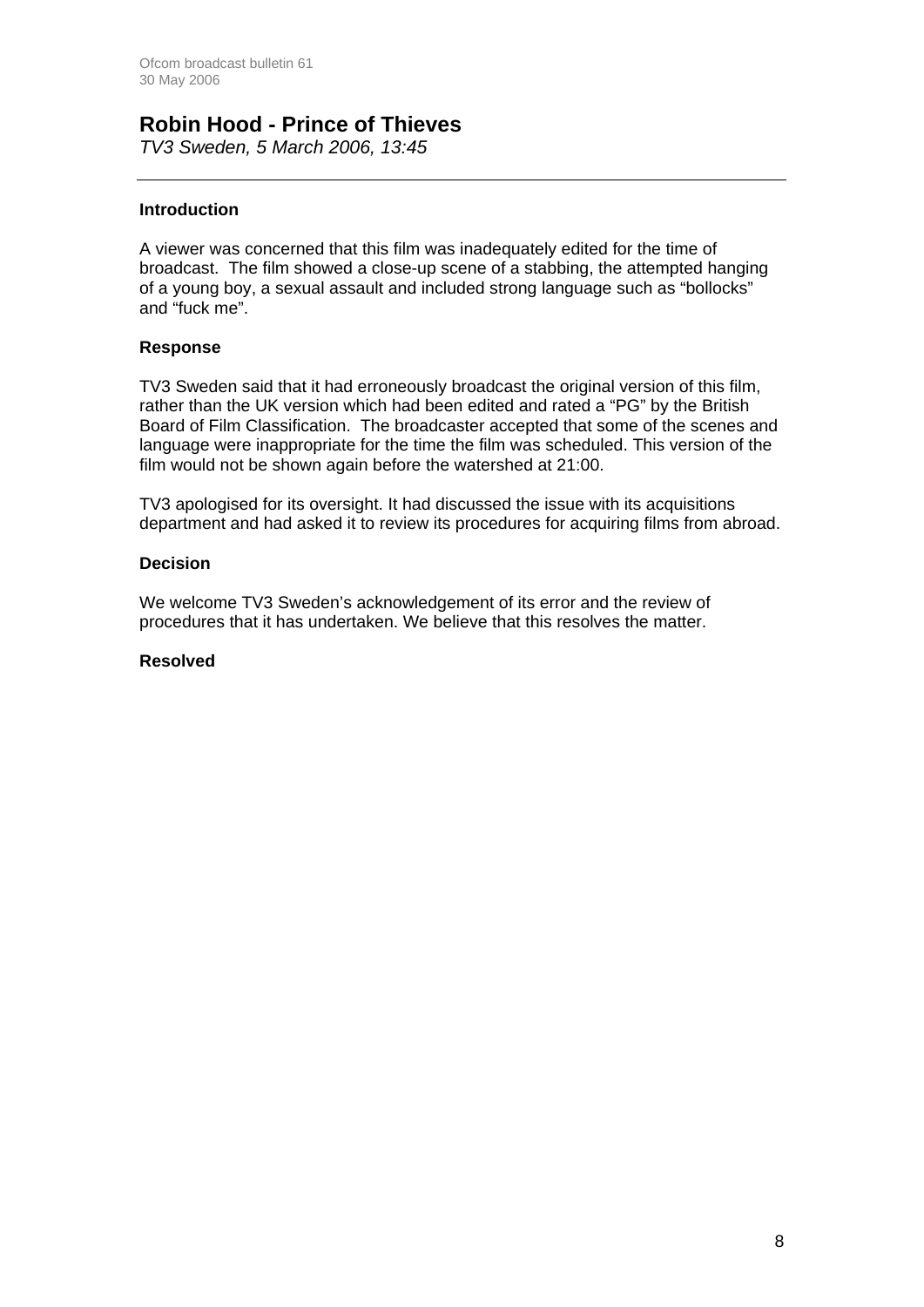### **Subtitles**  *Channel 4, 9 March 2006, 04:00*

### **Introduction**

A viewer noted that the subtitles for a number of programmes shown from 04:00, including *Dispatches*, *Countdown* and children's programmes (starting from 06:00), contained various offensive language.

### **Response**

Channel 4 said that its computerised subtitling system had erroneously extracted subtitles from the wrong files. This had included the file for the programme, *Six Shooter*, which had been transmitted earlier, at 00:05. Unfortunately these subtitles contained strong language and continued after the watershed ended (05:30). The subtitles were taken off-air at 06:19, as soon as the problem was discovered. The problem was corrected when the subtitling unit was rebooted. The broadcaster also discovered that its Network Director had been able to detect the presence of subtitles but not their content.

Channel 4 stated that it viewed this as a serious incident. To safeguard against recurrence, it had installed, and repositioned, larger monitors in its transmission suite. It had also provided additional large screen subtitle monitoring in its master control room. The broadcaster said that it had reminded Network Directors to check subtitle content at the start of each programme. The problem had been discussed with the master control's staff and Channel 4 had also issued a document to all relevant operational staff reinforcing responsibilities for monitoring all access services across all platforms.

### **Decision**

The subtitles were clearly inappropriate for some of the programmes they accompanied, and particularly so after post-watershed programming had finished at 05:30. When discovered, the technical problem that had caused the incident highlighted operational matters that the broadcaster clearly needed to address. We therefore welcome the immediate and appropriate action taken by Channel 4, both during the transmission of the material and afterwards, to avoid recurrence, which we believe resolves the matter in this instance.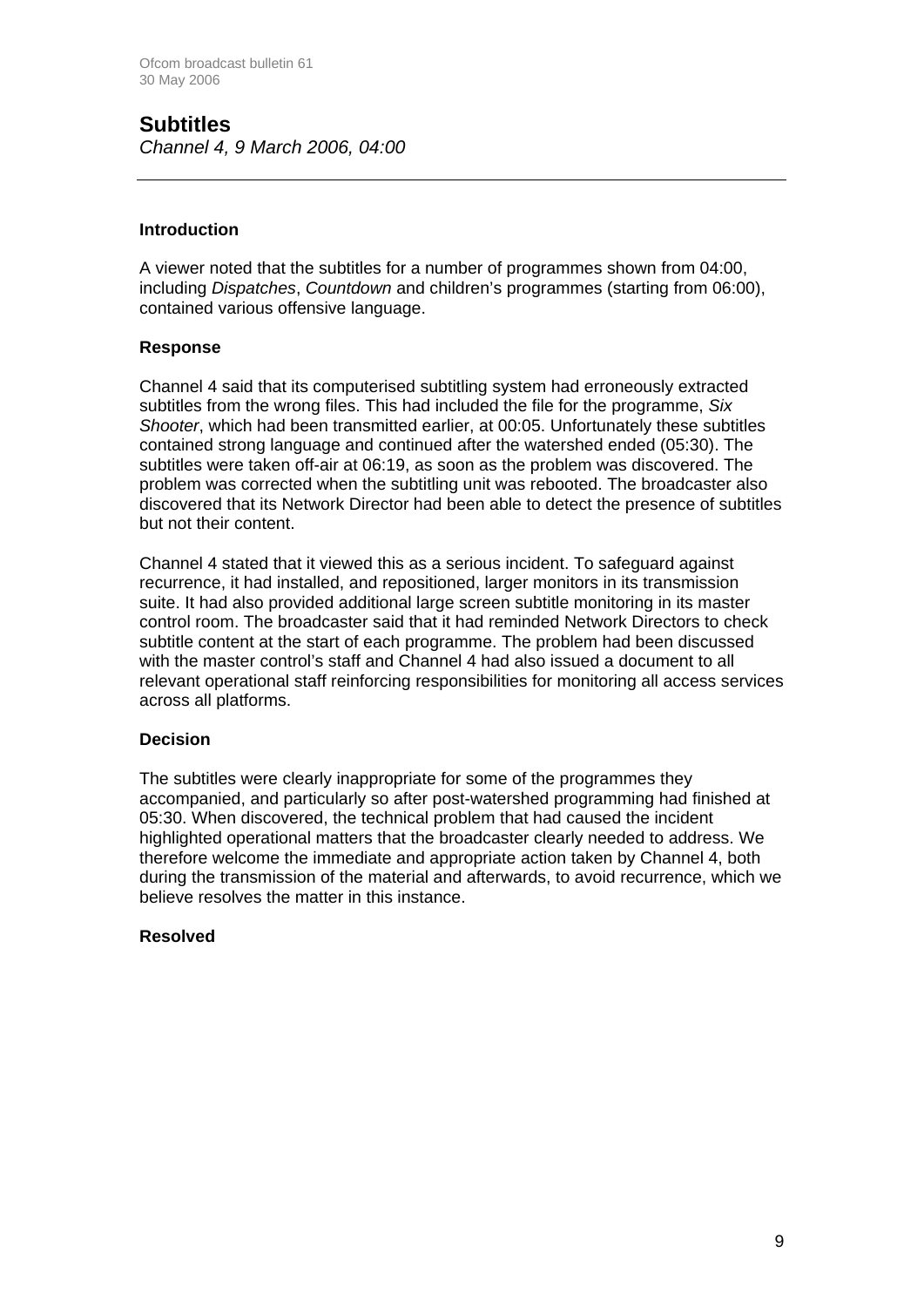# **Not in Breach**

### **The Root of All Evil?**

*Channel 4, 9 January 2006 & 16 January 2006; 20:00*

### **Introduction**

This was a short series of two programmes presented by Professor Richard Dawkins challenging, what he described as, "a process of non-thinking faith". In the programmes he questioned why militant faith appeared to him to be on the increase and why religious people were allowed to teach their children their beliefs from an early age.

Over the two programmes, 23 viewers complained to Ofcom.

In summary, the complainants considered that the programme:

- a) showed a negative portrayal of religious beliefs and called religious faith "a virus", and that this was both offensive and harmful;
- b) contained inflammatory comments, slanderous remarks and atheist propaganda, which resulted in possible incitement to religious hatred;
- c) allowed an "ill-informed" presenter to treat religion with "ridicule and scorn", and misrepresented religious views, which - along with disingenuous editing offered no opportunity for debate. As there was no balancing programme on the same service, this resulted in an approach to the religious matters being explored that was not responsible;
- d) allowed the presenter to air bigoted, intolerant, biased and anti-religious views;
- e) attempted to promote religious (i.e. atheist) views by stealth;
- f) generally contravened Ofcom's rules on due impartiality and due accuracy; and
- g) focused on the behaviour and beliefs of "religious extremists", with little reference to moderate/mainstream religious belief and practice, and that therefore this was misleading;

The issues raised by the complainants related to a number of Broadcasting Code rules. We asked Channel 4 to respond to these complaints but with particular reference to the following rules:

4.1 *Broadcasters must exercise the proper degree of responsibility with respect to the content of programmes which are religious programmes.*

4.2 *The religious views and beliefs of those belonging to a particular religion or religious denomination must not be subject to abusive treatment.*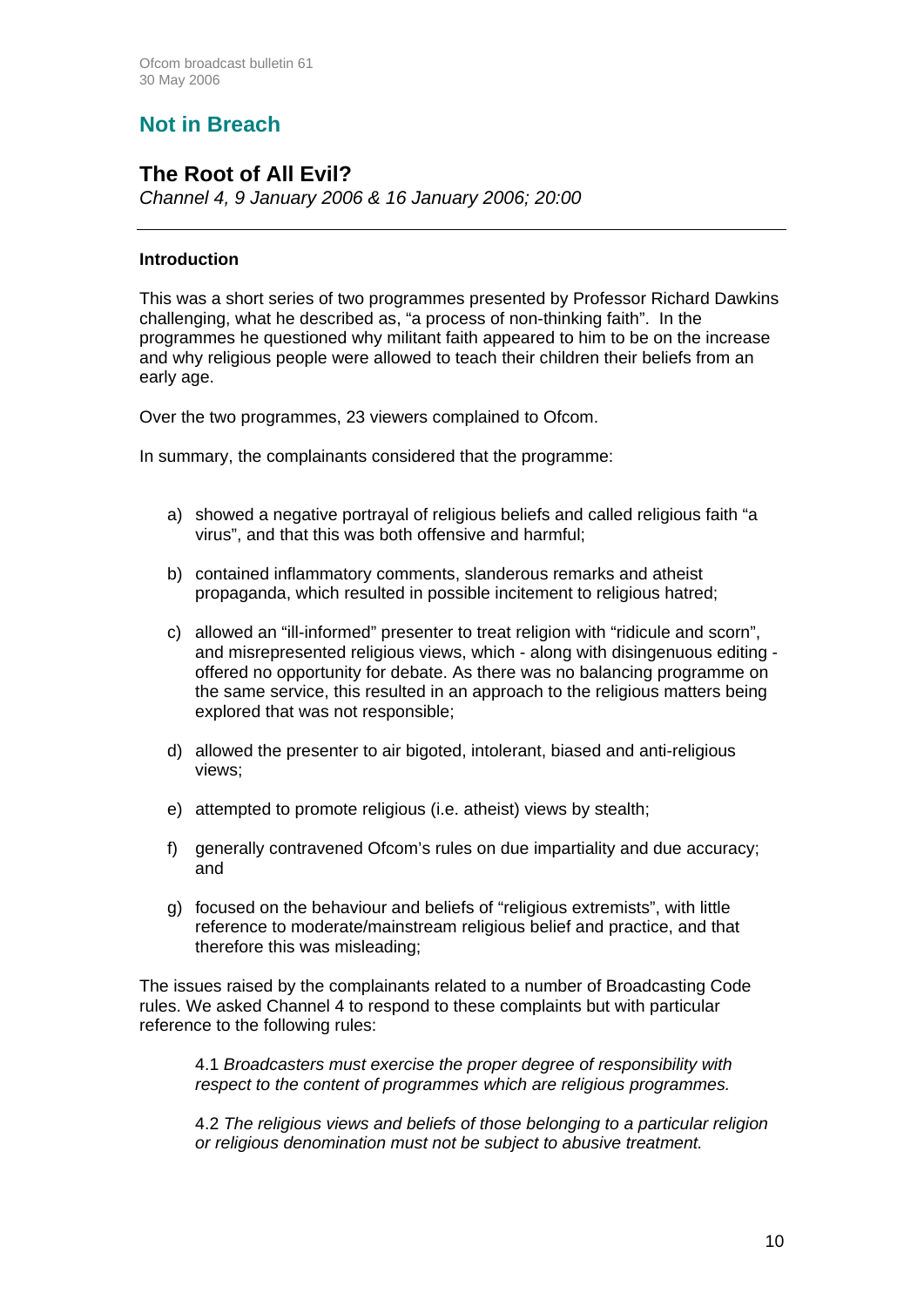### **Response**

Channel 4 said that the two programmes were a polemic series. It described Professor Dawkins as "…one of the foremost evolutionary scientists. He had gained prominence as a 'professional atheist' and was an ambassador for the rationality of science".

With reference to Rule 4.1, Channel 4 was confident that the proper degree of responsibility with respect to the content was demonstrated, in that the proposed content was considered at a high editorial level and with advice from a lawyer. With reference to Rule 4.2, the broadcaster said that it was also confident that the religious views and beliefs of those belonging to a particular religion were not subject to abusive treatment.

In support of this, Channel 4 said:

• The question mark in the title would have alerted viewers to the fact that the programmes would be questioning religion. The announcements preceding both programmes also made this clear:

"An Oxford professor who says God is fiction, join the debate next on 4… we should all reject all religions. Radical, controversial and the debate right now on 4…"

"Is religion the root of all evil? A virus particularly affecting the young?... 'Darwin's Rottweiler' Richard Dawkins expresses concern over the virus of faith in The Root of all Evil"

- Richard Dawkins made clear the perspective he was coming from, and that what he was going to say was what *he* thought. Therefore the editorial content of the programme was transparently spelt out for the viewer.
- It was essential that Channel 4 should broadcast programmes that offered alternative perspectives to mainstream thought. Ofcom's research (*Religious Programmes: a report of the key findings of a qualitative research study, May 2005*) demonstrated that people were willing to receive programmes that espoused differing views. Of the 882 viewers responses about the programmes to Channel 4 directly, more than half praised the series as a genuine example of freedom of expression.
- The presenter was not allowed to espouse his views in a completely biased and unchallenged manner. He was challenged by other religious contributors throughout the series. These included the pastor of a 12,000 strong congregation in Colorado Springs, a Jewish convert to Islam, an orthodox rabbi, the teacher of an Accelerated Christian Education (ACE) school and an Anglican Bishop. In Channel 4's view, he was not disrespectful of any contributor espousing faith, nor did he seek to ridicule or vilify any of the religions.
- The presenter was not allowed to espouse his views in a completely biased and unchallenged manner. However, polemic or authored films are, by their very nature, biased as they are clearly representing the opinion of the author.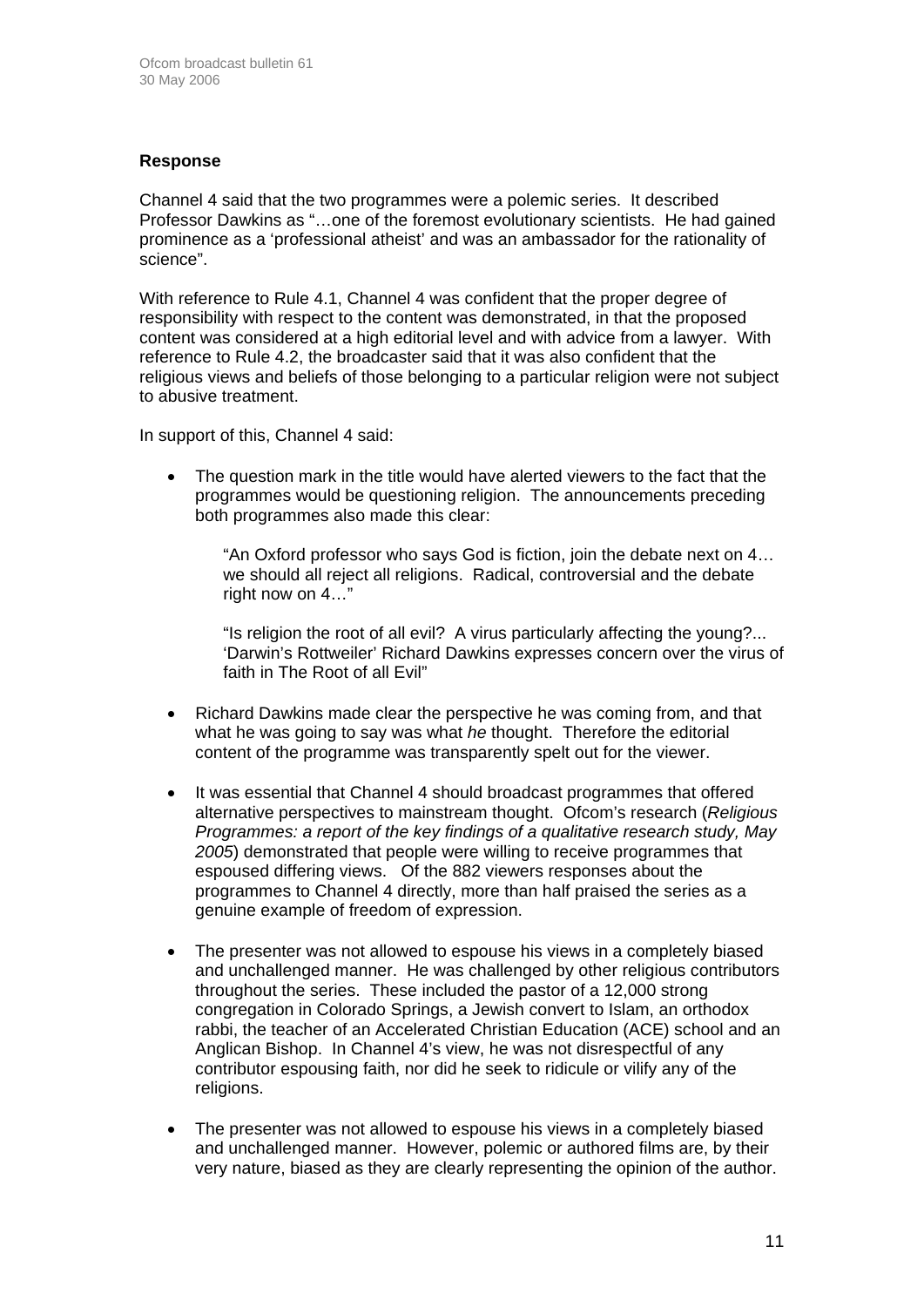However this is acceptable under the Broadcasting Code, provided this type of film is contextualised and signposted. Broadcasting a polemic view is integral to both the Channel 4 remit and to the right to both freedom of thought, conscience and religion and freedom of expression (European Convention on Human Rights, Articles 9 and 10).

• Richard Dawkins' views were challenging and provocative but not abusive. Channel 4 said that to disagree with conventional thought did not, in itself, make an abuse of that thought.

The broadcaster, in its response, also addressed issues related to whether it had applied generally accepted standards to the programmes (Rule 2.3). Channel 4 pointed out that it was satisfied that the series was clearly signposted as a polemic. Richard Dawkins regularly used expressions such as "I think" or "As far as I am concerned" and the programmes were preceded by presentation announcements about the content. The broadcaster had also taken into account the potential audience and likely expectation of that audience tuning in to such a series, broadcast in prime time on a minority channel.

### **Decision**

Broadcasters have the right to impart information and ideas and viewers have a right to receive them as long as the Code is complied with. We considered the programmes in the light of: the complaints; the comments from Channel 4; and the relevant provisions of the Broadcasting Code, as set out below, which were set in accordance with our statutory duties under section 319 of the Communications Act 2003. Section 3(2) (e) of the Communications Act 2003 also requires Ofcom to apply standards:

*"that provide adequate protection to members of the public from the inclusion of offensive and harmful material",*

but in doing so we should have regard to – as much as it appears to be relevant – to the manner that,

*"best guarantees an appropriate level of freedom of expression".* (section 3(4)(g))

As the Broadcasting Code sets out, broadcasters may make programmes about any issue they choose, so long as the material complies with the Code and the law. Overall, these programmes were serious documentaries, questioning the validity of religion. In such areas as political and religious debate, it is essential that broadcasters and viewers have as much freedom of expression as is compatible with the law, to explore ideas. The programmes were clearly authored and the presenter had every right to challenge orthodox religion so long as there was a "proper degree of responsibility" and people's religious views were not subject to "abusive treatment".

a) As with all programmes, the broadcasters must ensure that they apply "generally accepted standards" and that material, which may cause offence, is justified by the context (Rule 2.3).

The Code gives a meaning for context*,* which includes, but is not limited to:

*"the editorial content of the series; the service on which the material is*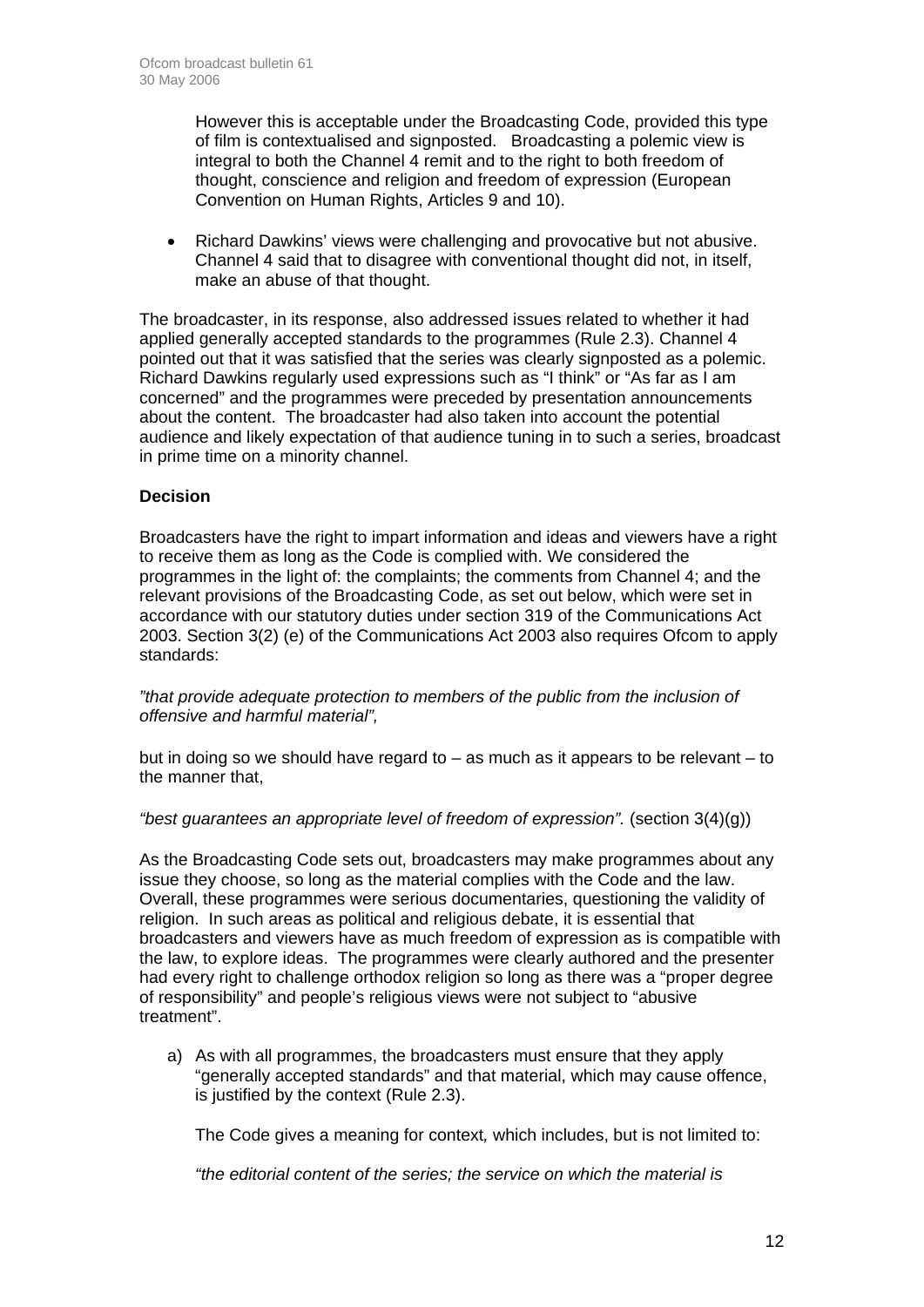*broadcast; ...the degree of harm or offence likely to be caused by the inclusion of any particular sort of material in programmes of a particular description; the likely size and composition of the potential audience and likely expectation of the audience; and the extent to which the nature of the content can be brought to the attention of the potential audience for example by giving information..."* 

In considering context we therefore took into account those matters set out above.

When considering the service on which this series was broadcast we took into account Channel 4's remit (or purpose) which requires it, amongst other things, to:

*"encourage innovation and experiment in the form and content of programmes and generally to give the channel a distinctive character of its own ".* 

Furthermore, this was an authored programme about religious faith presented by Professor Dawkins who has a reputation as a noted atheist. This was made clear from the start and throughout both programmes. Professor Dawkins regularly used expressions such as "I believe (that)…" and "I think (that)…" signalling the polemic nature of these programmes.

With this in mind - and given Channel 4's general reputation – we concluded that such a challenging and provocative series was unlikely to exceed the likely expectation of viewers to Channel 4.

For those viewers of Channel 4 who were unaware of Professor Dawkin's reputation, we recognised that the series title and the explicit presentation information given before both programmes made it clear that this was a polemic which challenged religious faith.

From the complaints received, it is clear that viewers were able to engage with the challenging material, but did not necessarily accept the conclusions of Professor Dawkins. However, this was not, in this case, a reason for finding that the programme breached the requirements of the Code. The degree of offence likely to be caused from content with a series which is presented by a noted atheist and which is clearly signalled by the title and before and during the series as a polemic which questions religious faith and is within the likely expectation of the viewers for that service and series must be considerably reduced.

Taking this context into account we did not consider that the programmes had breached generally accepted standards as set out in rule 2.3 of the Code:

b) Some complainants stated that, in their opinion, the programme would incite religious hatred. We, therefore, considered whether the programmes had breached Rule 3.1:

**Rule 3.1: "***Material likely to encourage or incite the commission of crime or to lead to disorder must not be included in television or radio services."* 

We questioned whether Richard Dawkins' opinions (for example, that religion was "divisive and dangerous", or that it "acted like a virus") in any way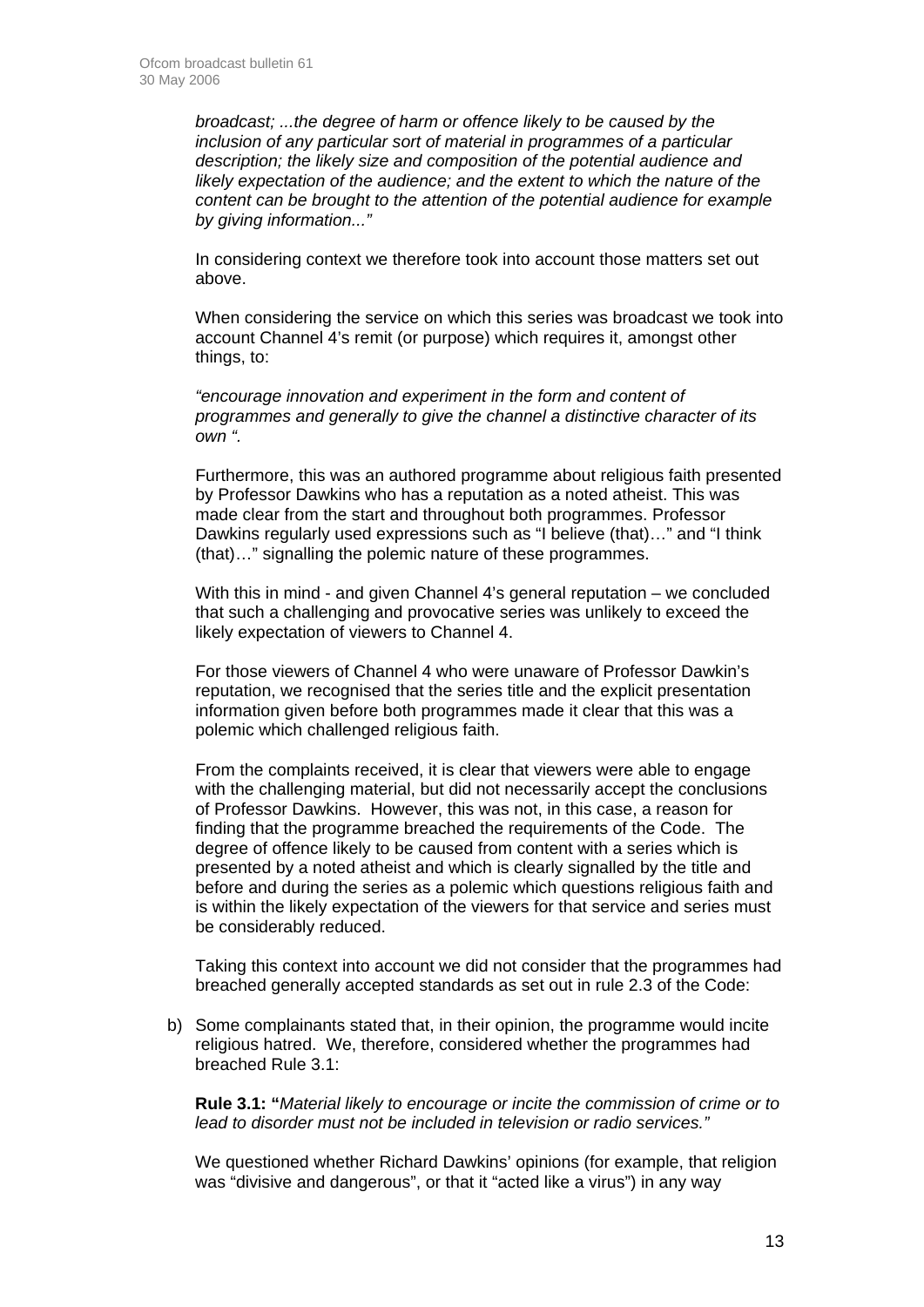encouraged or incited the commission of crime or could lead to disorder, as suggested by some complainants.

We appreciate that for some, such opinions may cause offence. However, the programmes contained no calls, direct or implied, to action - militant or otherwise - towards a particular religion or to individuals or communities. The series was about ideas and religious philosophy and so did not, in our view, amount to the encouragement or incitement of the commission of crime or were likely to lead to disorder.

c) Section Four of the Code deals with religious programmes. The Code sets out that a religious programme is a programme which deals with matters of religion as the central subject, or as a significant part, of the programme. The subject-matter of this series placed it within this definition.

We considered the programmes in the light of Rule 4.1:

**Rule 4.1:** "*Broadcasters must exercise the proper degree of responsibility with respect to the content of programmes which are religious programmes".* 

We therefore considered whether Channel 4 had exercised the proper degree of responsibility in using Professor Dawkins as a presenter in a series which expressed his personal views on religion in the challenging way in which they were expressed.

There are many programmes on the terrestrial channels alone that approach religion from a believer's perspective. Channel 4, as it pointed out in its response, has a duty to present alternative perspectives – as long as they do so with a proper degree of responsibility. Viewers should also be able to see matters of religion and belief discussed from a non-believer's perspective.

We considered whether, notwithstanding the right to provide such programmes, the broadcaster had applied the proper degree of responsibility towards the content of the programme. In considering this we looked at what *"the proper degree of responsibility",* in the specific context of a polemic in favour of atheism and opposed to religious faith and expressly designed to generate and/or contribute to debate, meant. We noted that in this case Channel 4 ensured that:

- the audience was given clear information as to what they were about to watch;
- the views of the presenter were identified clearly as his/her opinion;
- that those views were open to challenge; and
- opposing opinions to the presenter's were aired.

These actions set the material in context. In our view, the content of the programme was treated with responsibility and the series was therefore not in breach of Rule 4.1 of the Code.

d) We also considered Rule 4.2;

**Rule 4.2: "***The religious views and beliefs of those belonging to a particular religion or religious denomination must not be subject to abusive treatment."* 

In considering whether Professor Dawkins' polemic amounted to abusive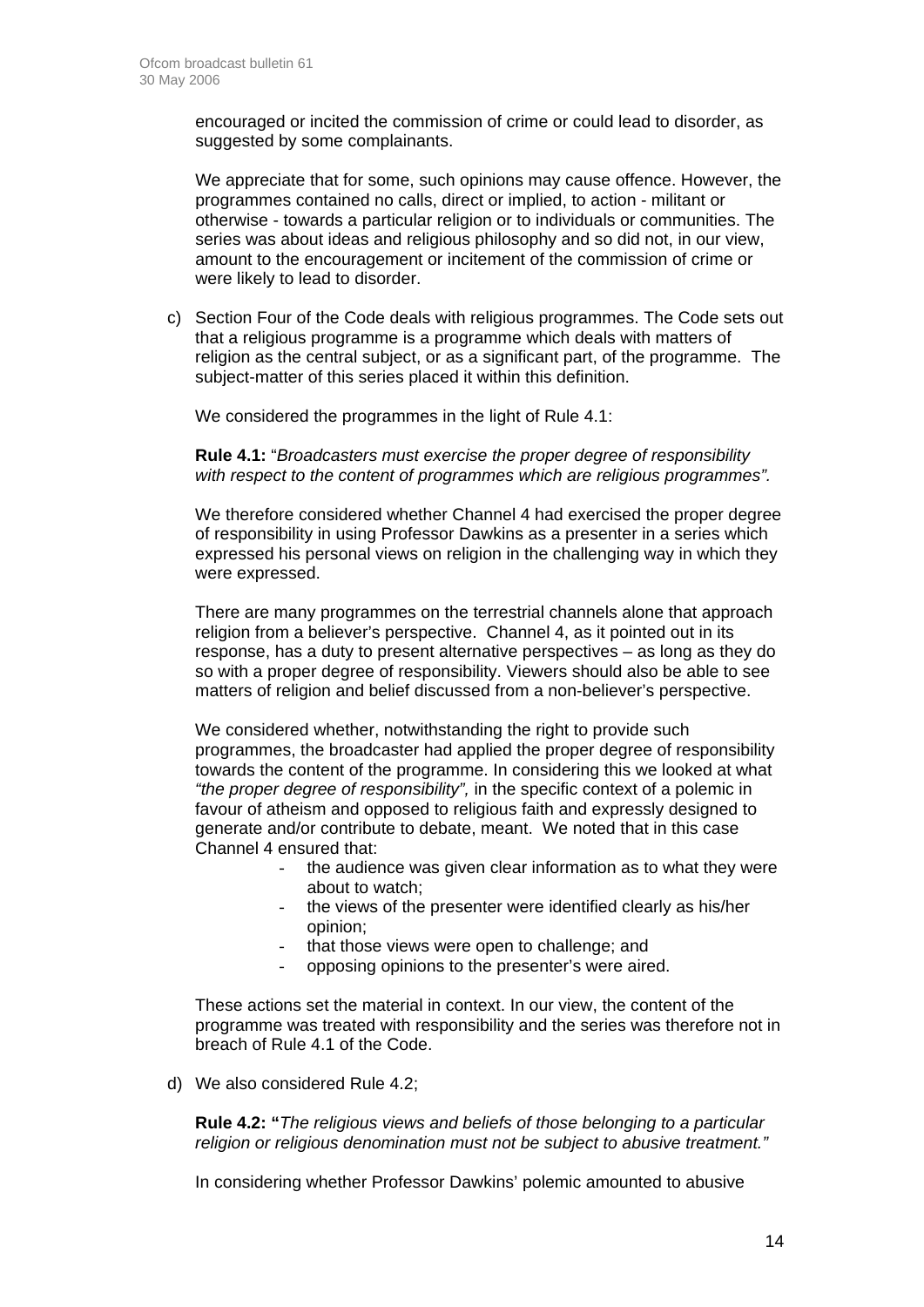treatment of a particular religion or religious denomination - as implied by the complaints - we again took into account that his comments were made in the context of a polemic on Channel 4 by a noted atheist and rationalist on the subject of religious faith in a clearly signalled and titled series. Even so, it is important that the material does not amount to abusive treatment.

In both programmes Professor Dawkins addressed specific religions or denominations – in particular Catholicism, Judaism, Conservative Evangelicalism and Islam. However the overall theme of the programmes was critical of religious belief generally. The criticisms of religion by Professor Dawkins did not use offensive language or espouse intolerance, violence or militant actions against those with religious beliefs, and in our opinion, did not amount to abuse. Representatives of the various faiths concerned were also interviewed and put their own perspectives. For example Professor Dawkins' sceptical view of Lourdes and the Catholic Church was countered by a Catholic priest.

In the particular context of a polemical programme, challenging comments, similar to those found in political debate, are likely to be aired. Whilst accepting that such remarks would be potentially offensive to some people, we considered that these did not amount to the kind of abusive treatment set out in Rule 4.2.

e) We also considered Rule 4.4.

**Rule 4.4:** *"Religious programmes must not seek to promote religious views or beliefs by stealth".* 

This rule concerns programming that purports to be one thing, but ultimately intends to acquire converts to a belief-system by not revealing its true intention. The viewpoint of the series *Root of All Evil* was clear and identifiably atheist from the outset. Atheism, by definition, is not a 'religion' and so does not fall under this particular category. This series was not in breach of Rule 4.4

f) Some complainants stated that the issues in the programme were not addressed with due impartiality and accuracy. However, the requirement for due accuracy and impartiality relates solely to news. Outside of news, only programmes dealing with matters of political or industrial controversy and matters relating to current public policy are required to maintain "due impartiality". Therefore the requirements for due accuracy and impartiality (as set out in Section Five of the Code) are not applicable to these programmes overall.

To that extent, this series did not generally fall under this Section of the Code. But during the sequence exploring Accelerated Christian Education (ACE) the programme touched on a matter relating to current public policy i.e. Faith Schools. However, relevant Christians involved in this area of educational policy were interviewed at this point and challenged Professor Dawkins' views. The requirements of due impartiality on this matter was met within the programme.

g) Complainants were concerned that the programmes focused on the beliefs and behaviour of "religious extremists" and so were misleading. We considered Rule 2.2.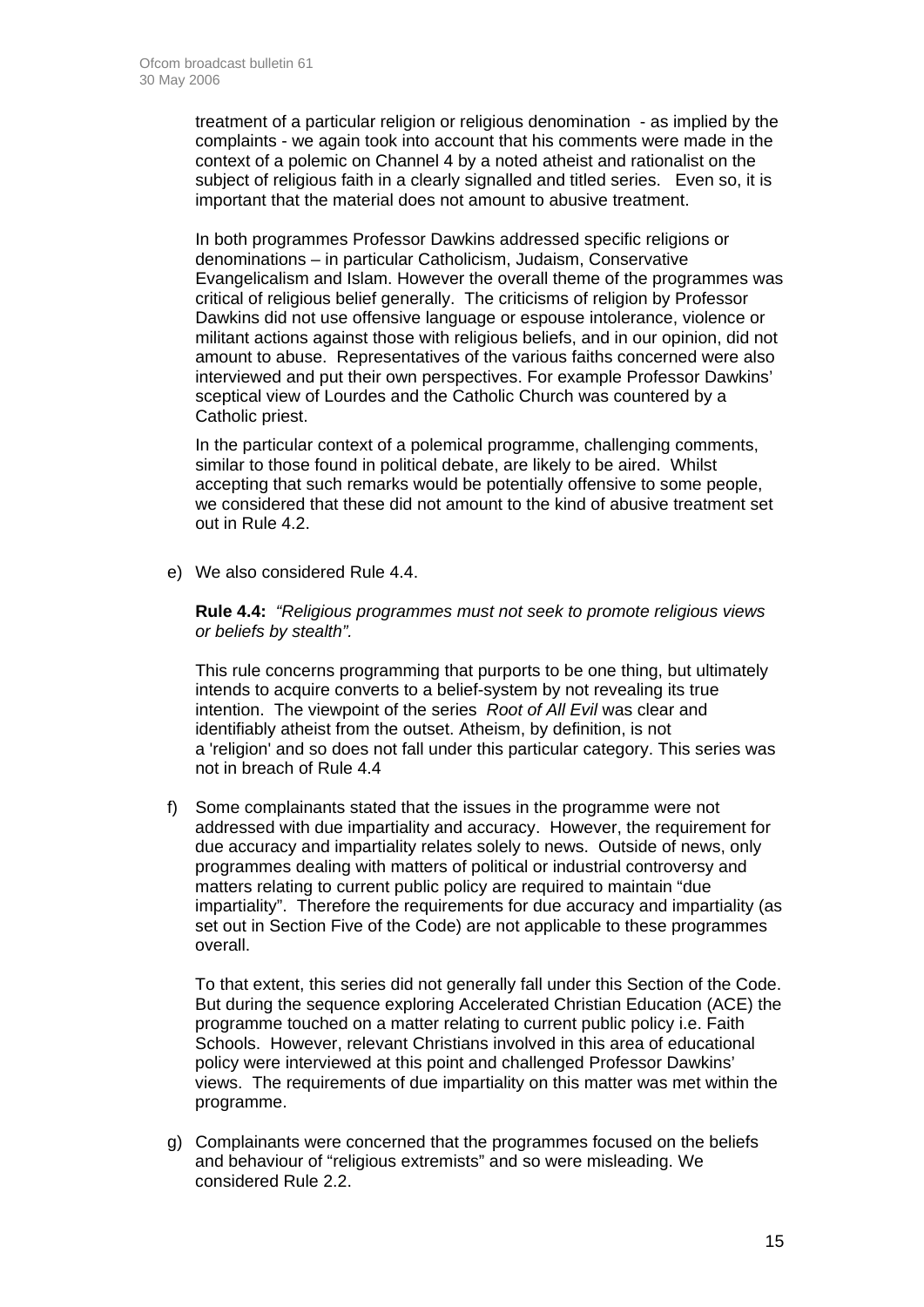**Rule 2.2** *Factual programmes or items or portrayals of factual matters must not materially mislead the audience.* 

The programmes reflected on a range of views, including those of the Bishop of Oxford, and did not mislead by presenting extreme views as moderate views. The balance of views within the programme was an editorial decision for Channel 4 as the programmes were not dealing with matters set out in Section Five. The programmes were not therefore in breach of Rule 2.2.

Taking all the above into account we do not believe the series was in breach of the Code.

### **Not in Breach**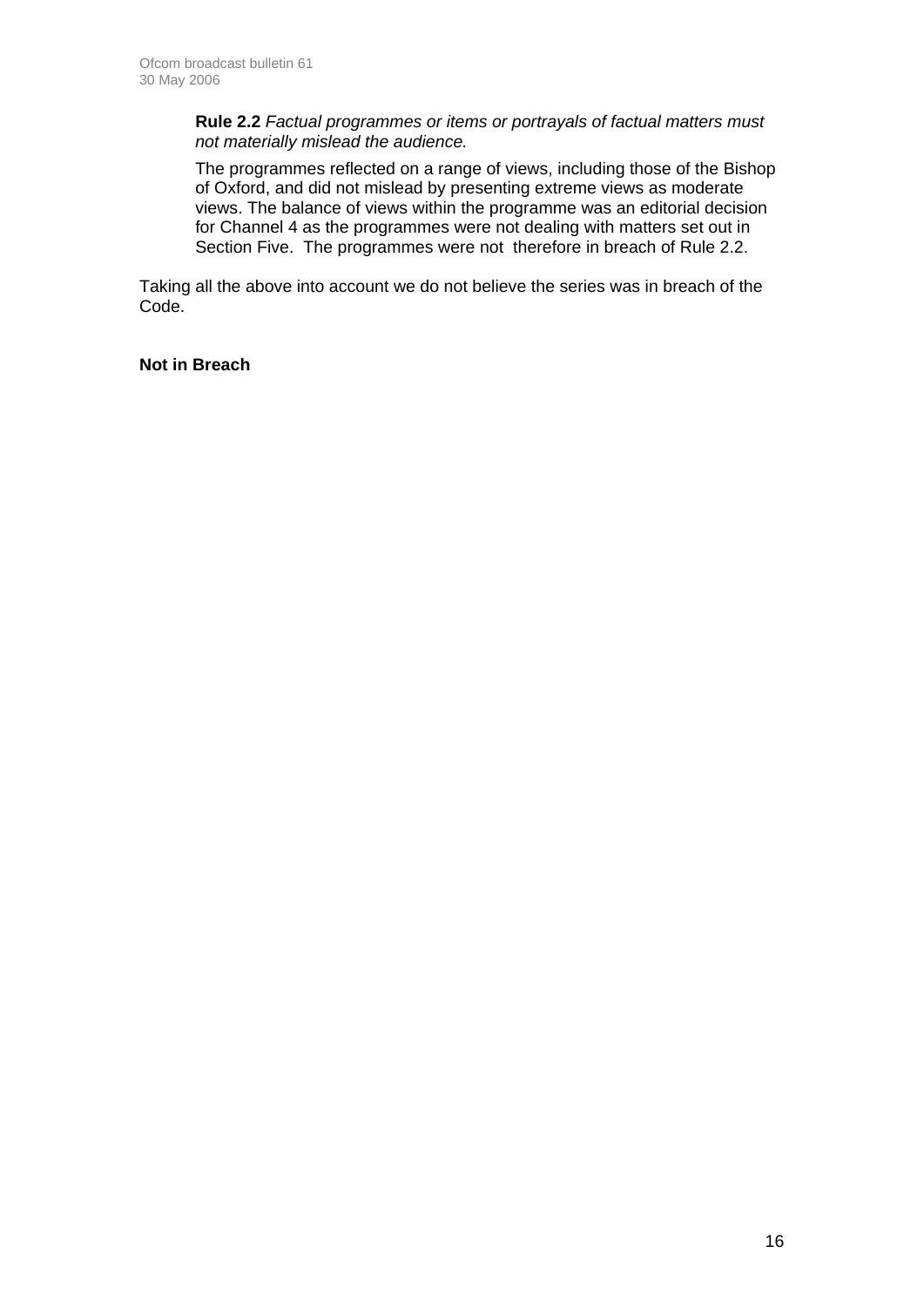# **Fairness and Privacy Cases**

# **Not Upheld**

# **Complaint by Pannone & Partners (Solicitors) on behalf of Space Kitchens and Bathrooms Limited**

*Watchdog, BBC1, 4 October 2005* 

**Summary:** Ofcom has not upheld this complaint of unfair treatment. Pannone & Partners, Solicitors ("Pannone") complained on behalf of Space Kitchens and Bathrooms Limited ("Space Kitchens") that the company was treated unfairly in this edition of Watchdog. The programme included an item about Space Kitchens. It featured two dissatisfied customers and two former employees of the company. Space Kitchens was criticised for its sales techniques, its system of discounts and the quality of some of its kitchens.

Ofcom concluded that:

- a) A reasonable period of time was given to Space Kitchens to respond to the issues raised. The initial letter to the company from Watchdog gave detailed information and all the criticisms included in the programme were referred to in correspondence before the broadcast.
- b) The programme fairly reflected what Space Kitchens said in a statement provided for the programme about the two complaints featured. Other issues, such as discounts and sales techniques, were not referred to in the statement.
- c) Watchdog conducted a legitimate investigation into the stories of two of the dissatisfied customers it had heard from and there was no requirement on the programme makers to refer to letters of recommendation or the size of the company. The programme neither said nor implied that Space Kitchens was a "cowboy" company.
- d) The company was not criticised in the programme for using telephone canvassing. It was not, therefore, necessary to state that the practice was legal and legitimate.
- e) The script did refer to the fact that Mrs Mary Heal was seeking a new kitchen when she received the call from Space Kitchens and the programme did not suggest that Mr McBain was cold called.
- f) The presenter clearly stated that footage of Mrs Heal's kitchen was taken from a home video, which was filmed during the period when she was dissatisfied with the work carried out. Since it appears that she remained dissatisfied after Space Kitchens had carried out work to rectify the kitchen and had their replacement kitchen removed and a new one installed by another company, it would not have been relevant to include footage of the kitchen as it was when the BBC filmed at her home.
- g) Mrs Heal's age was referred to once in the programme, as a statement of fact. It was legitimate to mention this, in view of the fact that her relative who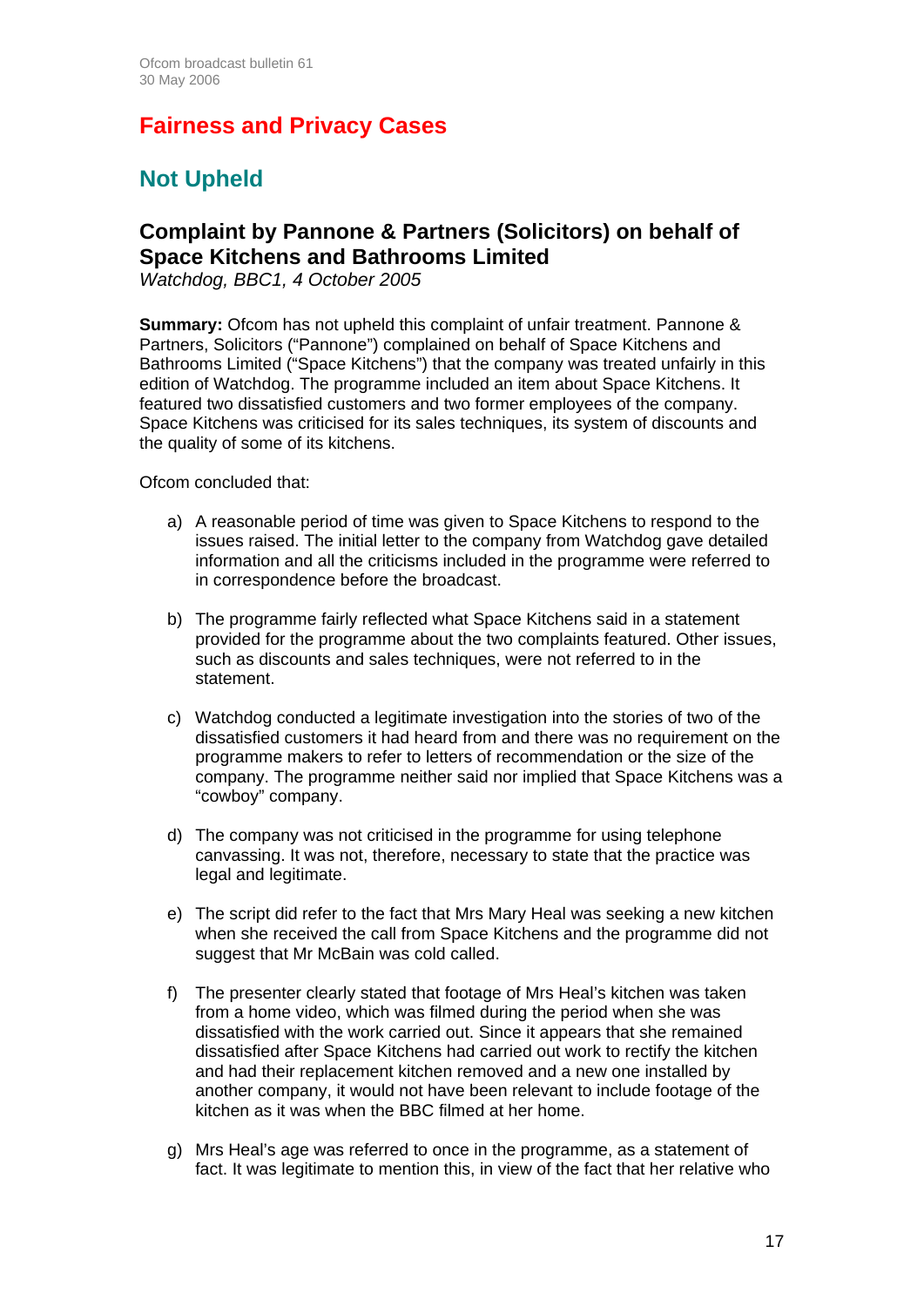appeared on the programme referred to his concern about the duration of the sales representative's visit to "lady on her own", who was "very vulnerable".

- h) It was clear that Mrs Heal was a willing customer of Space Kitchens. The difference (of less than half an hour) between Mrs Heal's and her relative's versions of the duration of the visit from Space Kitchens' representative was not material. Mrs Heal's relative was entitled to give his views on her vulnerability in his interview. This issue was put to Space Kitchens in the initial letter from the programme makers.
- i) The programme makers were entitled to rely on what Mr Jason McBain said in interview regarding the extent of problems with his boiler. They gave the company an opportunity to respond to this allegation, which it did not do in the statement provided.
- j) Whilst a staged scene of Mr McBain crossing fields and dry stone walls in his pyjamas, dressing gown and slippers to use a neighbour's shower appears to have exaggerated what he had to do to have a shower, he willingly agreed to take part in the filming. It was not disputed that he had to use his neighbour's shower for a period of time. In the circumstances it was not materially unfair to include the scene in the programme.
- k) Mr McBain's concerns about the quality of his kitchen were put to Space Kitchens in the initial letter from Watchdog. The company did not suggest that the portrayal of the kitchen in the programme was inaccurate.
- l) The complaints from Mrs Heal and Mr McBain were representative of the issues being raised about Space Kitchens and Mr McBain's complaint was still unresolved at the time of the broadcast. There was therefore no need for the programme to specify the age of the complaints, nor was it inappropriate to use them to illustrate the issues.
- m) The information included in the programme about Space Kitchens' system of discounts was justified by the information given to the programme makers by former employees of the company and by what took place during a secretly filmed meeting between a sales representative and member of the production team. The company was informed in the initial letter from the programme makers that this issue would be raised and did not refer to it in the statement provided to Watchdog.
- n) The programme contained no criticism of Space Kitchens' advertising and there was no need for the programme to refer to the company's compliance in this area.

### **Introduction**

This edition of the consumer affairs programme included at item about Space Kitchens and Bathrooms Limited ("Space Kitchens"), a company that provides and fits kitchens.

The item stated that Watchdog had received a "steady stream of complaints" about Space Kitchens. The programme was critical of the quality of some of Space Kitchens products and suggested that Space Kitchens "cold-called" members of the public. The item also suggested that Space Kitchens employed "highly persistent sales techniques" and operated a "questionable discount scheme". Watchdog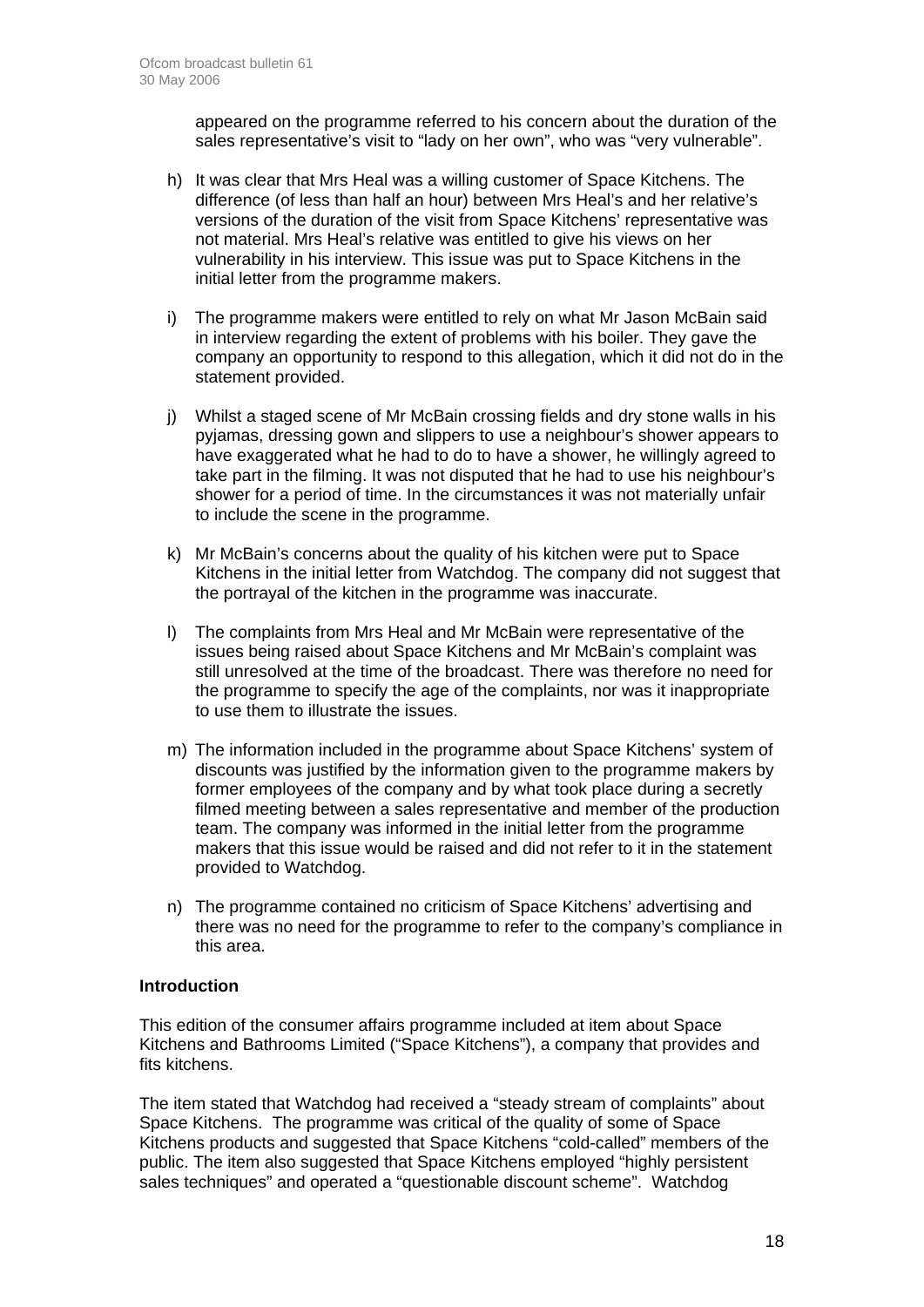filmed some secretly filmed footage of a Space Kitchen's salesman making a pitch to a customer and included some of the footage in the programme.

The item featured two dissatisfied customers (Mrs Heal and Mr McBain) and included footage shot at their homes. The item also included comments from two former employees of the company concerning sales techniques allegedly employed by the company.

Pannone & Partners, Solicitors ("Pannone") complained that Space Kitchens were treated unfairly in the programme as broadcast.

### **Complaint**

### **Space Kitchens' case**

In summary, Pannone complained that Space Kitchens was treated unfairly in that:

- a) Space Kitchens was not given sufficient time to respond to the allegations and complaints in the programme. Space Kitchens was given four working days to deal with the allegations, despite the fact that the programme must have been in production for at least four weeks. Mr Jason McBain, one of the customers featured on the programme, said that he made his complaint to *Watchdog* 12 months before the programme was broadcast. The BBC also failed to give Space Kitchens a proper opportunity to respond in terms of the information it provided. Although a fax sent to Space Kitchens on 27 September 2005 claimed that *Watchdog* had received "in excess of 200 complaints", no details were ever given of any of those complaints other than the two featured in the programme, despite repeated requests from Space Kitchens. The BBC failed to state whether the complaints of the individuals to be featured on the programme were intended to be representative of the 200 complaints. Without details, Space Kitchens was unable to put the complaints featured into context. The BBC also failed to identify two "independent kitchen fitters", referred to in the fax of 27 September 2005, who had examined Mrs Mary Heal's kitchen, although one of them appeared on the broadcast and was clearly a relative of Mrs Heal. No details were given of examples of when Space Kitchens promises had not been matched by delivery, nor were any details given of the "authoritative information" from within Space Kitchens about sales techniques that the fax referred to.
- b) Space Kitchens responded to an invitation by the programme makers to appear on screen or submit a written statement by providing a final written response (with a statement for broadcast) within the deadline given by the BBC. The statement was headed, "To be broadcast in full" and consisted of four short paragraphs. It was not read in full and "only the gist of matters stated in the first paragraph was referred" to in the item.
- c) Although Space Kitchens provided the programme makers with around 200 letters of recommendation covering the same period as the complaints, the programme failed to refer to them. Nor did the programme make any comparison between the number of complaints received and the very large number of appointments and orders dealt with by the company each year. Without such a comparison, the viewer was left with the impression that Space Kitchens was a "cowboy" company, whose products and services should be shunned.
- d) The item failed to refer to the fact that, although the company was criticised for telephone canvassing, this was a legal and legitimate technique, used by many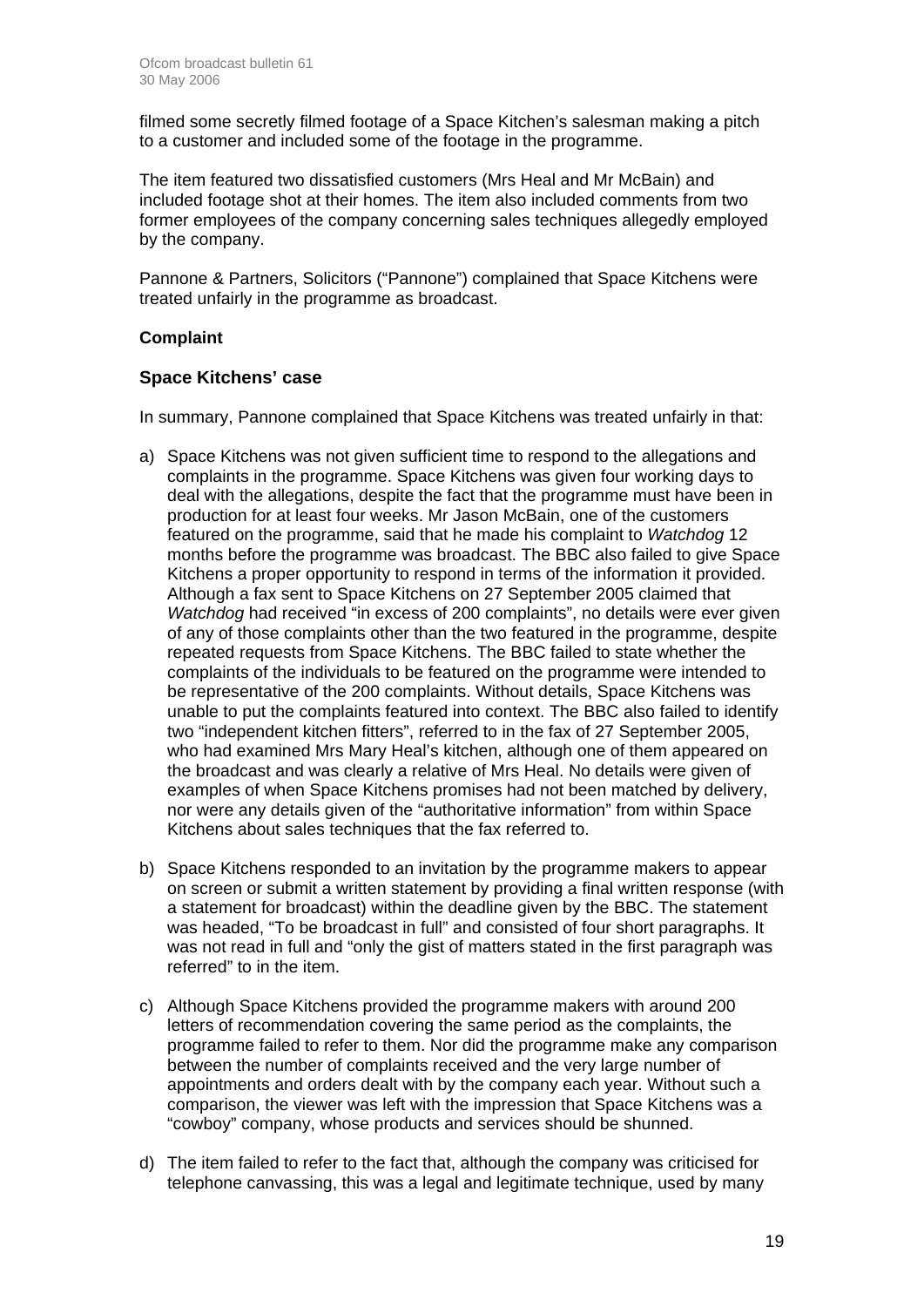reputable companies.

- e) The programme failed to make it clear that Mrs Heal and Mr McBain were actively seeking new kitchens and were pleased to have been contacted by Space Kitchens at the outset.
- f) The programme gave the false impression that footage shown of Mrs Heal's house was taken by the programme makers and that it represented the kitchen at the time of the broadcast. In fact the shots in the programme were taken from a home video prepared before the broadcast. Given that a film crew attended Mrs Heal's home, there was no reason why images of her kitchen at the time of making the film, in a pristine condition and finished to her satisfaction, could not have been broadcast. The effect of this was to suggest wrongly that Space Kitchens only rectified the problems having seen the home video.
- g) Much was made of Mrs Heal's age, although the telephone canvasser could not have been aware of her age at the outset of the conversation.
- h) The time spent at Mrs Heal's house by the Space Kitchens' representative was exaggerated and it was suggested that undue influence was brought to bear upon her. The home video produced by or on behalf of Mrs Heal suggested that the sales representative stayed for four hours. Only a few seconds of film was broadcast, of what was alleged to have taken place during the course of the four hours in question. This was not accurate or a "valid representation of the discussions". This ignored the fact that Mrs Heal was a willing customer and that during the course of the visit, the salesman measured up, designed and costed Mrs Heal's kitchen.
- i) The programme included an unsubstantiated claim that Space Kitchens damaged Mr McBain's boiler resulting in him not having any central heating. Mr McBain had admitted to Space Kitchens that he had, at one point, got the boiler working. Space Kitchens had ascertained that the boiler was defective due to age and that hot water was available to Mr McBain at all times through his immersion heater.
- j) The programme unfairly included a scene, which was clearly staged, of Mr McBain crossing fields and dry stone walls in his pyjamas, dressing gown and slippers to use a neighbour's shower, when in fact Mr McBain could have gained access to his neighbour's property either across a small courtyard or by driving there on made up roads.
- k) Mr McBain had informed Space Kitchens that *Watchdog*'s film crew told him to be careful where he sat, as they felt that the kitchen looked good on camera.
- l) It was not made clear in the programme that the complaints from Mrs Heal and Mr McBain were 11 and 18 months old, respectively. As they were far from recent, they did not reflect the business of Space Kitchens.
- m) It was implied, incorrectly, that Space Kitchens only gives discounts of 10 per cent. The text running across the bottom of a Space Kitchens advertisement shown on the programme makes it clear that the discount awarded by the company is anything from 100% to 10%. This discount is by way of a prize and is awarded by the company at random. Space Kitchens could have provided the programme makers with a list of customers who had received a full refund for allowing their kitchen to be used in the feature home promotion. Such discounting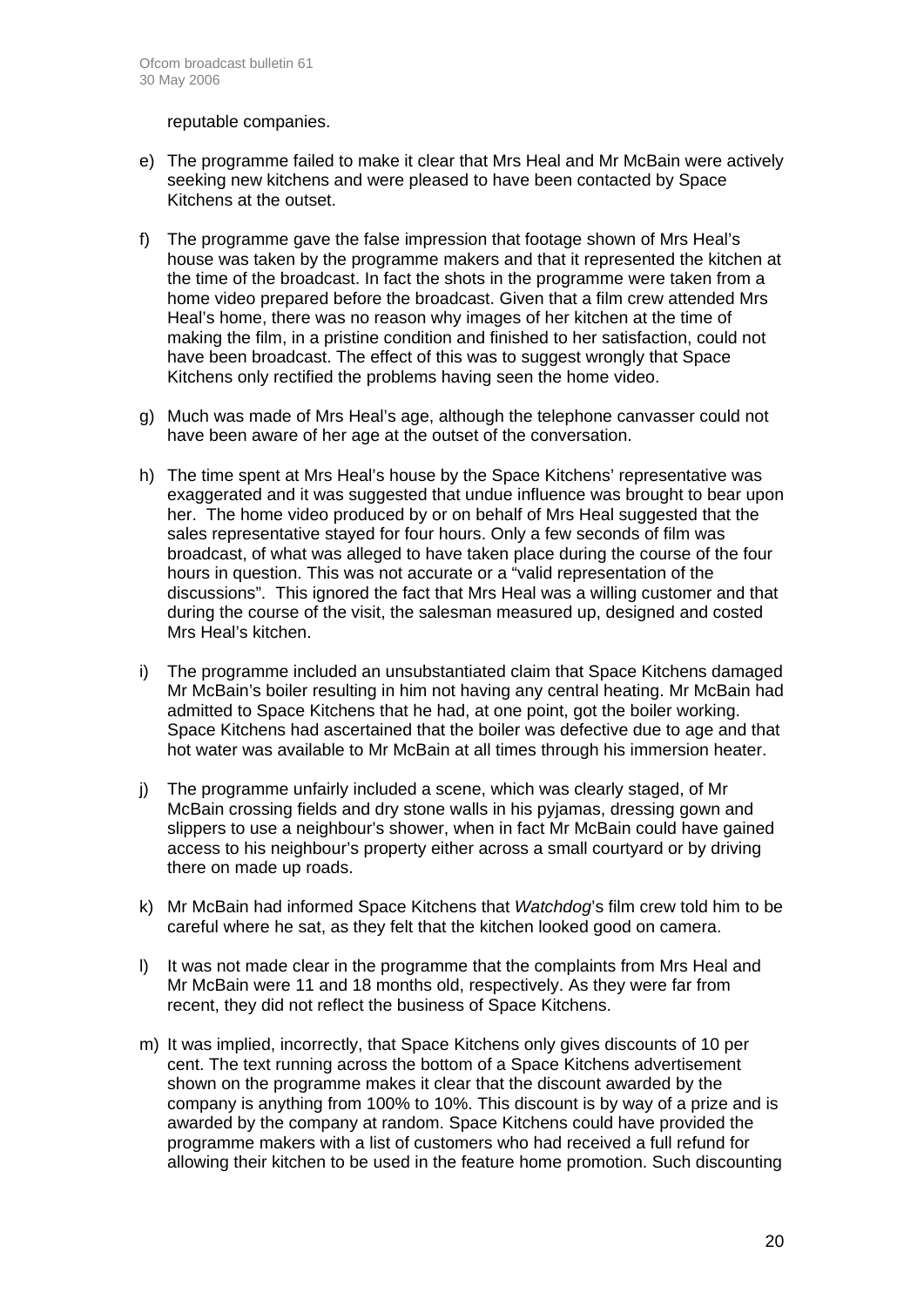is not uncommon in many markets and industries and, in the circumstances, the more common discounts are inevitably at the lower end.

n) The programme failed to take into account that all Space Kitchens' advertising complies with the Advertising Standards Authority and Committee of Advertising Practice Codes of Conduct or that the company is monitored and satisfies all regulatory requirements.

### **The BBC's case**

In response, the BBC said, in summary:

- a) *Watchdog* is a weekly programme and items are generated and produced on a fast turn-round basis, usually within three weeks preceding transmission. Although *Watchdog* received Mr McBain's email in December 2004, the programme makers did not contact him for over nine months, once researchers had decided to investigate a trend in complaints. Filming at his home took place six days before the broadcast. The programme gave Space Kitchens five working days to respond. Although a deadline was given of 6pm on 3 October 2005, this was in order to be clear on the day before transmission as to whether Space Kitchens would be sending a representative to the studio or providing a statement. Discussions between the programme makers and the company continued on 4 October 2005. There was no need to send Space Kitchens details of the 200 complaints, as they were not referred to in detail in the report. It was made clear to Space Kitchens in a fax on 3 October 2005 that Mrs Heal and Mr McBain's complaints were representative of the 200. In any event, the company's dealings with a trading standards authority had made them well aware of the kind of complaints they were attracting. Although the producer did refer in his fax of 27 September 2005 to "two independent kitchen fitters", they did not feature in the programme. Details of broken promises featured in the programme were also included in the details of the Heal and McBain cases in the fax of 27 September 2005. Details of all the allegations made in the programme were clearly set out in advance in the producer's faxes of 27 September and 3 October 2005. These included any allegations the programme intended to make as a result of the "authoritative information" from within the company, which did not add materially to the issues already raised by the cases of Mrs Heal and Mr McBain.
- b) Watchdog was under no obligation to broadcast the company's statement in full, as long as any extract, paraphrase or summary fairly represented the response. The summary of the statement included in the programme was fair.
- c) A successful company such as Space Kitchens would be expected to receive some positive letters. *Watchdog* was under no obligation to refer to such letters and, in any event, there were some doubts as to their validity. Calls by a researcher to approximately 10% of the correspondents established that many were either solicited by the company after the job completion or had been discussed by agents as part of their sales pitch offering discounts. While the BBC did not dispute that some of the letters were genuine, their inclusion, given the weight of complaints to the programme, the company and regulatory bodies, could have been misleading. The programme's remit is to report on complaints made by consumers regardless of the size of the company concerned. Had the company accepted the BBC's offer to appear on the programme, it could have made the comparison between the number of complaints and the number of orders. Space Kitchens was not referred to as a "cowboy company".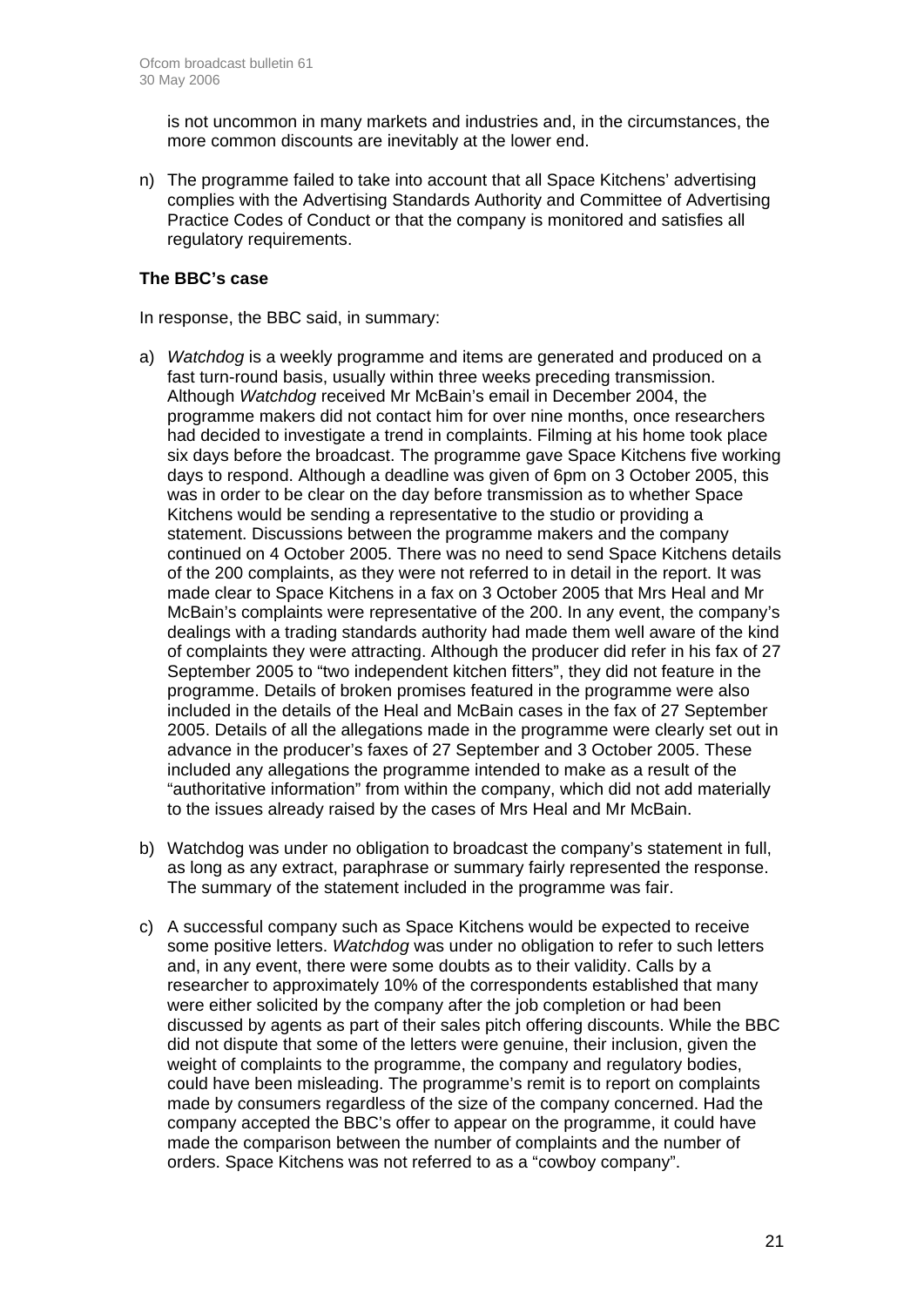- d) The programme did not criticise Space Kitchens' telephone sales technique nor did it suggest that the practice of telephone canvassing was illegal.
- e) It was made clear in the programme that Mrs Heal wanted a new kitchen. The programme did not say that Mr McBain was cold called.
- f) It was made clear in the programme that the footage of Mrs Heal's kitchen was taken by family member Richard Hidderley and it was also clear from the use of Space Kitchens' statement that the company had not left the kitchen in the poor state shown on the film, but had put things right. The reason why no footage of the kitchen at the time of filming was shown was that Mrs Heal was not satisfied with her Space Kitchens replacement kitchen and had it removed and a new one installed by another company prior to the programme being filmed.
- g) It was irrelevant whether the telephone canvasser was aware of Mrs Heal's age. The point being made in the programme was that she was an elderly lady living on her own and that the sales representative spent several hours late into the evening at her home making promises about the kitchen.
- h) In her interview, Mrs Heal said that the sales representative was at her home for about four hours. Mr Hidderley said in the programme "They came at half past seven and didn't leave till very nearly midnight". Mrs Heal estimated that no more than 30 minutes of the session with the sales representative was devoted to measuring up and design sketching. The presenter's comment, "Soon after she was visited by a salesman who spent hours in her house pushing his product" was a fair description of the Space Kitchens sales approach to her. There was no interview with Mrs Heal on the home video and *Watchdog* did not film this. The secret filming in which the salesman stayed for four hours was a completely separate pitch to *Watchdog* researchers.
- i) Mr McBain told *Watchdog* that a workman brought to his home by a Space Kitchens representative broke the boiler by incorrectly shutting it down and that, regardless of his immersion heater, he had no gas central heating or hot water following the installation of the new kitchen by Space Kitchens. He had put this in writing to Space Kitchens when signing a document relating to compensation.
- j) Mr McBain told a researcher and said on camera that he had to walk to his neighbour's house to have a shower. Whether or not he could have driven was irrelevant. He suggested and willingly participated in what was clearly a reconstruction. At the time of filming the courtyard referred to was not paved and was very muddy.
- k) The BBC assumed that Space Kitchens meant that *Watchdog* intended to show Mr McBain's kitchen at its worst. The composition of the interview with Mr McBain in his kitchen did not show the kitchen in a bad light, nor had the BBC ever suggested that it did. The images used to reflect the kitchen's bad installation were all contained in a montage prefaced by the words "And this is bespoke, designer quality, Space Kitchens style", which showed that the quality of the materials and the installation was sub-standard.
- l) The two complaints chosen were representative of those made to *Watchdog* throughout the year up to and after transmission. The company has not indicated any steps taken since Mrs Heal's case to reduce complaints and Mr McBain's complaint was still ongoing at the time of broadcast.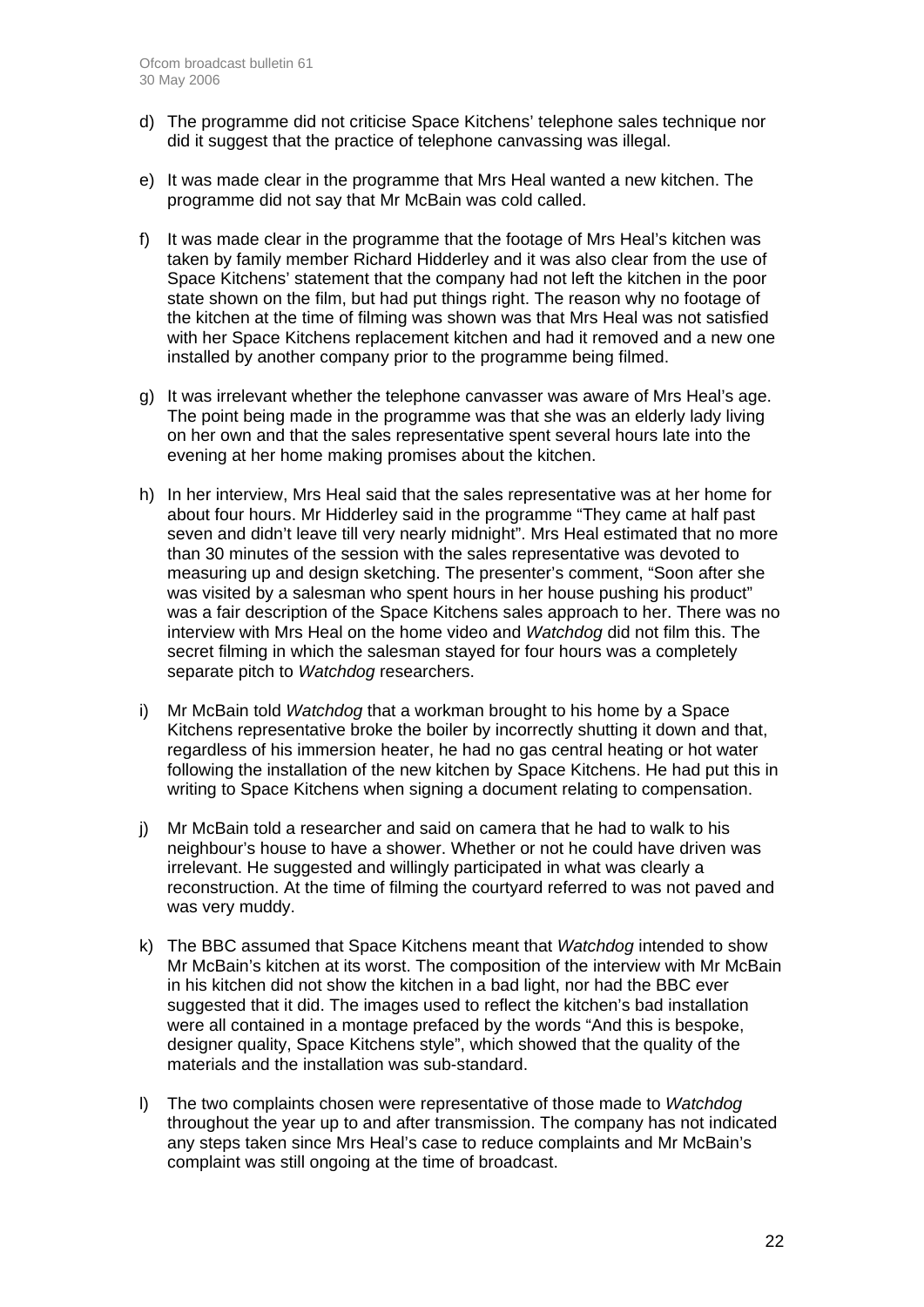- m) The programme did not state that no customers received 100% discounts, nor did it suggest that everyone in the feature homes promotion only got a 10% discount. The 10% discount was only referred to once, in relation to the claim made by the secretly filmed salesperson that "everyone (in the brochure) got a full refund on their kitchen". At least one family featured in the brochure told the programme they had only received a discount of 10%. Testimony from former employees indicated that offering phoney discounts was part of the company's sales policy.
- n) The report did not criticise the company's advertising.

### **Decision**

Ofcom's statutory duties include the application, in the case of all television and radio services, of standards that provide adequate protection to members of the public and all other persons from unfair treatment and unwarranted infringements of privacy in programmes included in such services.

In carrying out its duties, Ofcom has regard to the need to secure that these standards are applied in a manner that best guarantees an appropriate level of freedom of expression. Ofcom is also obliged to have regard, in all cases, to principles that require regulatory activities to be transparent, accountable, proportionate, consistent and targeted only at cases in which action is needed.

#### Ofcom concluded that:

a) Space Kitchens complained that it was not given a proper opportunity to respond to the issues raised in the programme, both in terms of the time allowed and the information provided in advance of the broadcast.

Where a programme alleges wrongdoing or makes other significant allegations about an individual or organisation, those concerned should normally be given an appropriate and timely opportunity to respond to the arguments and evidence contained within that programme. Ofcom first considered whether or not the programme included allegations of wrongdoing or other significant allegations. In Ofcom's view, the programme was capable of adversely affecting the reputation of Space Kitchens. In particular, it noted that the programme was critical of the quality of some of Space Kitchens products and also suggested that Space Kitchens employed "highly persistent sales techniques" and operated a "questionable discount scheme".

Taking this into account, Ofcom then considered whether or not Space Kitchens were given an appropriate opportunity to respond to the allegations included in the programme. Ofcom took into account the timeliness of the offer, the sufficiency of the information provided and the nature of the opportunity offered. Ofcom also had regard to the type and nature of the programme.

Ofcom noted that four working days were given for Space Kitchens to decide whether to participate in an interview or provide a statement and discussions continued for another day, resulting in five working days between the initial contact from Watchdog and the broadcast. Ofcom considered that, in the context of a weekly investigative programme, this was a reasonable period of time. Ofcom noted that the issues raised in the programme were unlikely to have taken the company by surprise, since it was already aware of the two complaints featured in the programme and had had extensive dealings with local trading standards authorities on similar issues. As regards the information provided to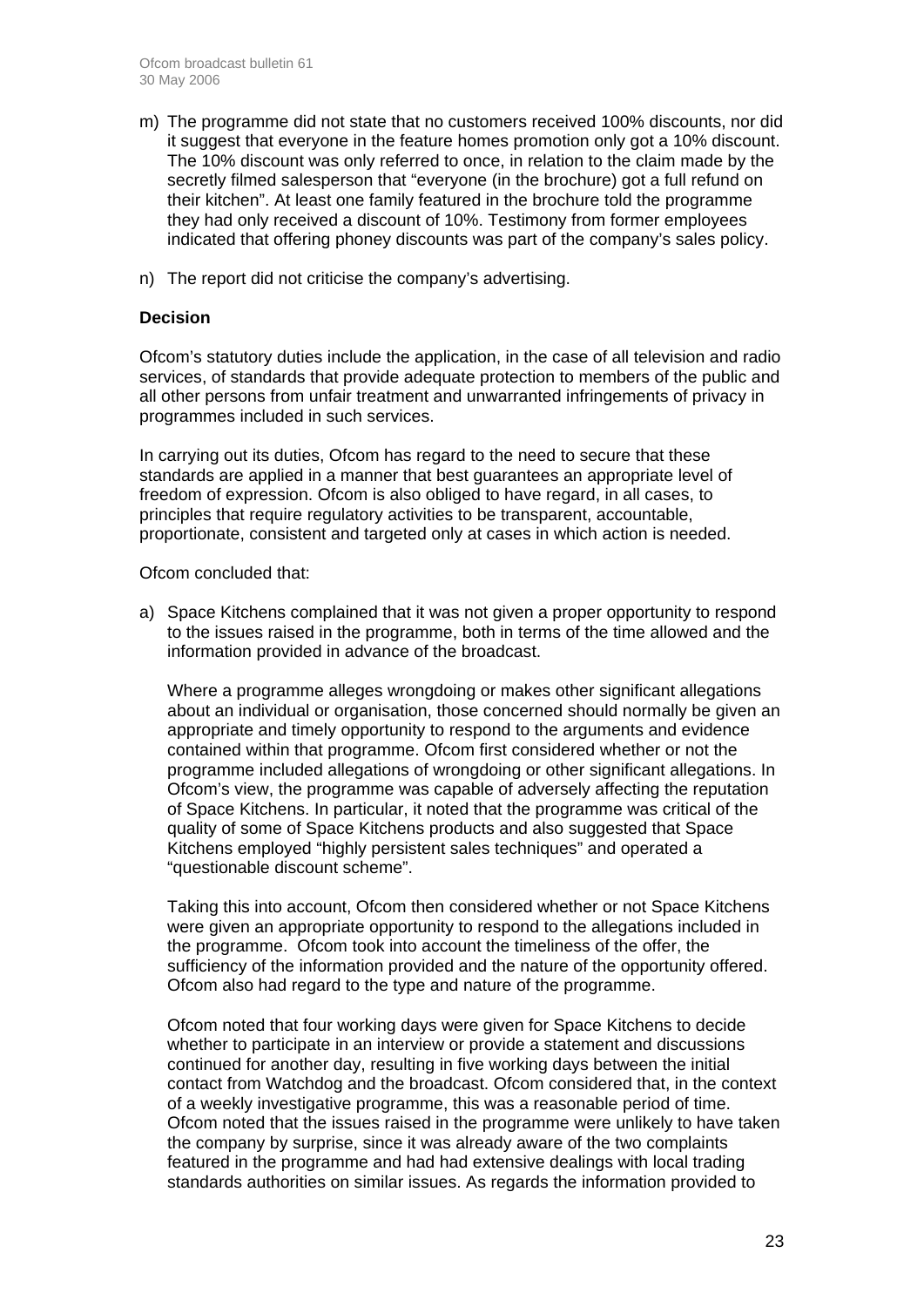Space Kitchens, Ofcom considered that the initial letter from the BBC to Space Kitchens gave detailed information about the complaints from Mrs Heal and Mr McBain. The letter also referred to concerns about sales techniques, the quality of some kitchens and discounts. The criticisms included in the programme were referred to in correspondence before the broadcast. Ofcom, therefore, found no unfairness in this respect.

- b) In considering the complaint that the statement provided by the company was not read out in full, Ofcom took the view that it was unrealistic to expect that a relatively lengthy statement would be read in full during an item on *Watchdog*. Ofcom believed that it was not incumbent upon the programme, in the interests of fairness in this case, to present the statement in full. Ofcom considered that the statement, although summarised for broadcast, was reflected fairly and presented in a fair and appropriate manner and tone. In particular, Ofcom noted that Space Kitchens' comments concerning the two complaints (from Mrs Heal and Mr McBain) were included in the programme as well as Space Kitchens' statement that it had "high customer satisfaction and values its reputation". Other issues, which were addressed in the programme, such as discounts and sales techniques, were not referred to in the statement provided to the programme makers by Space Kitchens. Ofcom found no unfairness in this respect.
- c) The complainant claimed that the programme unfairly failed to refer to letters of recommendation and to put the complaints featured in the programme into the context of the number of customers Space Kitchens deals with. Ofcom noted that the programme received information from viewers and from a trading standards authority that suggested a pattern of problems experienced by Space Kitchens' customers. Ofcom also noted that the programme makers had information that cast doubt on the credibility of some of the letters of recommendation provided by Space Kitchens. In the light of the information received, *Watchdog* conducted a legitimate investigation into the stories of two of the dissatisfied customers it had heard from. In these circumstances, there was no requirement on the programme makers to refer to the letters of recommendation or the size of the company. Ofcom took the view that the programme legitimately presented the complainants as two examples of the type of complaints that *Watchdog* and trading standards had received. It was not stated or implied that every kitchen produced and fitted by Space Kitchen was problematic. The programme did not refer to Space Kitchens as a "cowboy" company and viewers were left to make their own conclusions about the company based on the material broadcast. Ofcom found no unfairness in this respect.
- d) Space Kitchens complained that the programme failed to refer to the fact that telephone canvassing for customers was a legal and legitimate technique. Ofcom considered that, although it was stated as a fact that Mrs Heal was cold called, the company was not criticised in the programme for using telephone canvassing. It was not, therefore, necessary to state that the practice was legal and legitimate. Ofcom found no unfairness in this respect.
- e) Space Kitchens complained that the programme failed to make it clear that Mrs Heal and Mr McBain were both actively seeking kitchens. Ofcom noted that the script did refer to the fact that Mrs Heal was seeking a new kitchen when she received the call from Space Kitchens. The programme did not suggest that Mr McBain was cold called and made no reference to how his dealings with Space Kitchens commenced. Ofcom found no unfairness in this respect.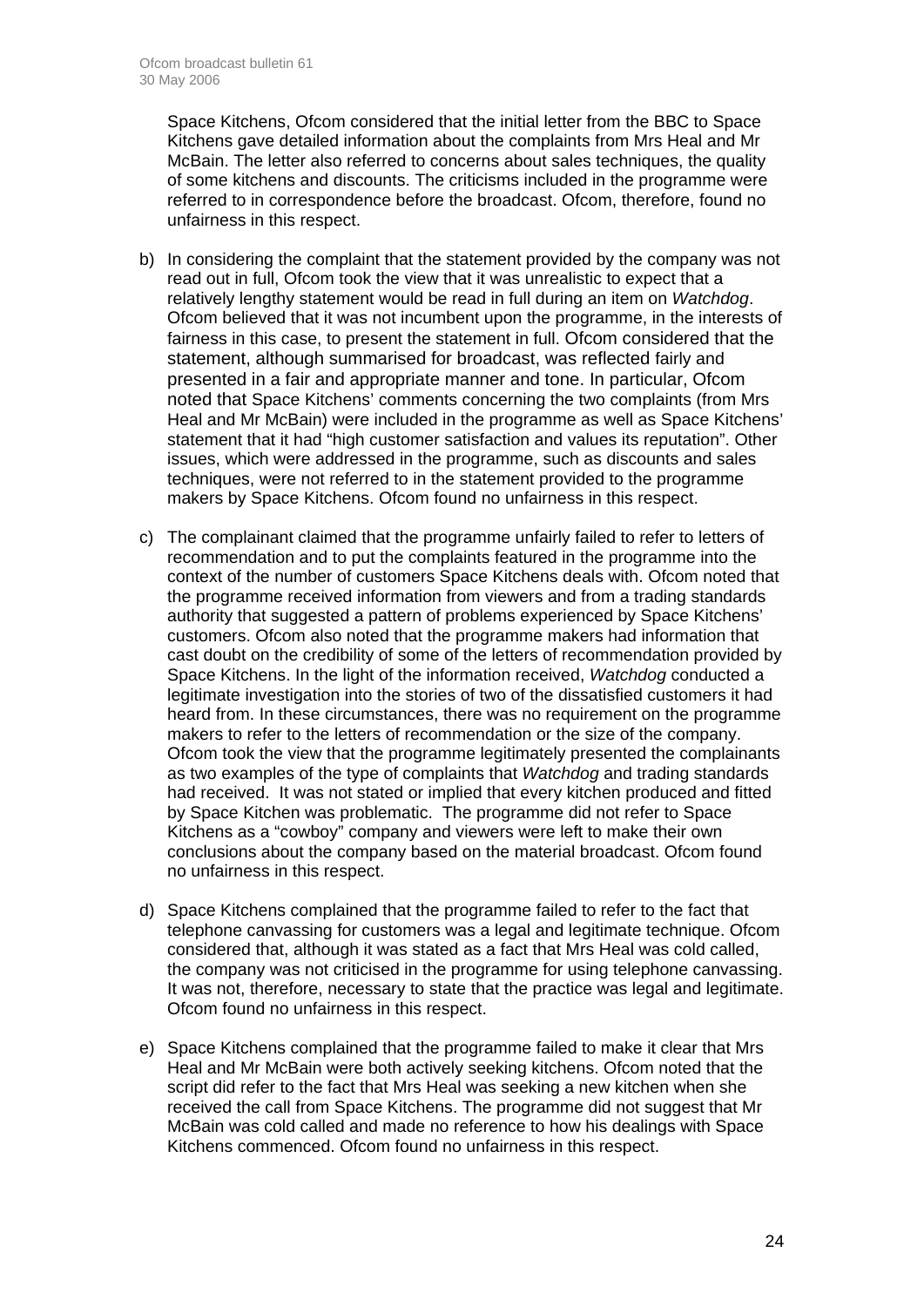- f) The complainant claimed that a false impression was given that footage shown of Mrs Heal's house was taken by the programme makers and that it represented the kitchen at the time of the broadcast. However, in Ofcom's view this was not the case since the presenter clearly stated that the footage of the kitchen was taken from a home video filmed during the period when Mrs Heal was dissatisfied with the work carried out. Since it appeared that Mrs Heal remained dissatisfied after Space Kitchens had carried out work to rectify the kitchen and had their replacement kitchen removed and a new one installed by another company, it would not have been relevant to include footage of the kitchen as it was when the BBC filmed at her home. Ofcom found no unfairness in this respect.
- g) The complainant said that the programme dwelt excessively on Mrs Heal's age. Ofcom noted that the programme makers referred to Mrs Heal's age in the initial letter to Space Kitchens, so the company was aware of this issue prior to the broadcast. Ofcom also noted that Mrs Heal's age was, in fact, referred to once in the programme, as a statement of fact. Therefore in Ofcom's view, the programme did not dwell on her age. It was legitimate to mention it, particularly in view of the fact that her relative who appeared on the programme referred to his concern that the representative had stayed from half past seven until nearly midnight, with a "lady on her own" who was "very vulnerable". Ofcom found no unfairness in this respect.
- h) Space Kitchens complained that the time spent at Mrs Heal's house by the company's representative was exaggerated and it was suggested that undue influence was brought to bear upon her. Ofcom took the view that it was clear from the programme that Mrs Heal had been a willing customer. While there was some discrepancy between what Mrs Heal and her relative said about the duration of the visit, the difference (of less than half an hour) between the two versions was not material. Ofcom noted that in the initial letter to Space Kitchens, the BBC referred to the fact that Mrs Heal felt "extremely pressured" by the sales representative. In the event, the programme did not say that undue influence was brought to bear on Mrs Heal. The reference to her vulnerability came from her relative, who was entitled to give his views in his interview.

The secretly filmed footage that Space Kitchen's claimed was taken of the salesman with Mrs Heal, was not in fact the meeting with Mrs Heal. The secretly filmed footage obtained by the BBC was in fact of a separate meeting between the programme-makers, pretending to be potential customers, and a Space Kitchen representative. Ofcom found no unfairness in this respect.

- i) The complainant said that the programme included an unsubstantiated claim that Space Kitchens damaged Mr McBain's boiler. Ofcom noted that Mr McBain gave differing information regarding the extent of problems with his boiler at different times to different people. However he told the BBC on two occasions that he was without hot water and this allegation was put to Space Kitchens in the initial letter from *Watchdog (*allowing Space Kitchens the opportunity to counter, where and if necessary, any allegation that it believed to be inaccurate – which they failed to do). In the circumstances, the programme was entitled to rely on what Mr McBain said in interview. Ofcom noted that the programme makers also gave the company an opportunity to respond to this allegation, which it did not do in the statement provided. Ofcom found no unfairness in this respect.
- j) Space Kitchens complained that it was unfair for the programme to include a staged scene of Mr McBain crossing fields and dry stone walls in his pyjamas, dressing gown and slippers to use a neighbour's shower. Ofcom noted that there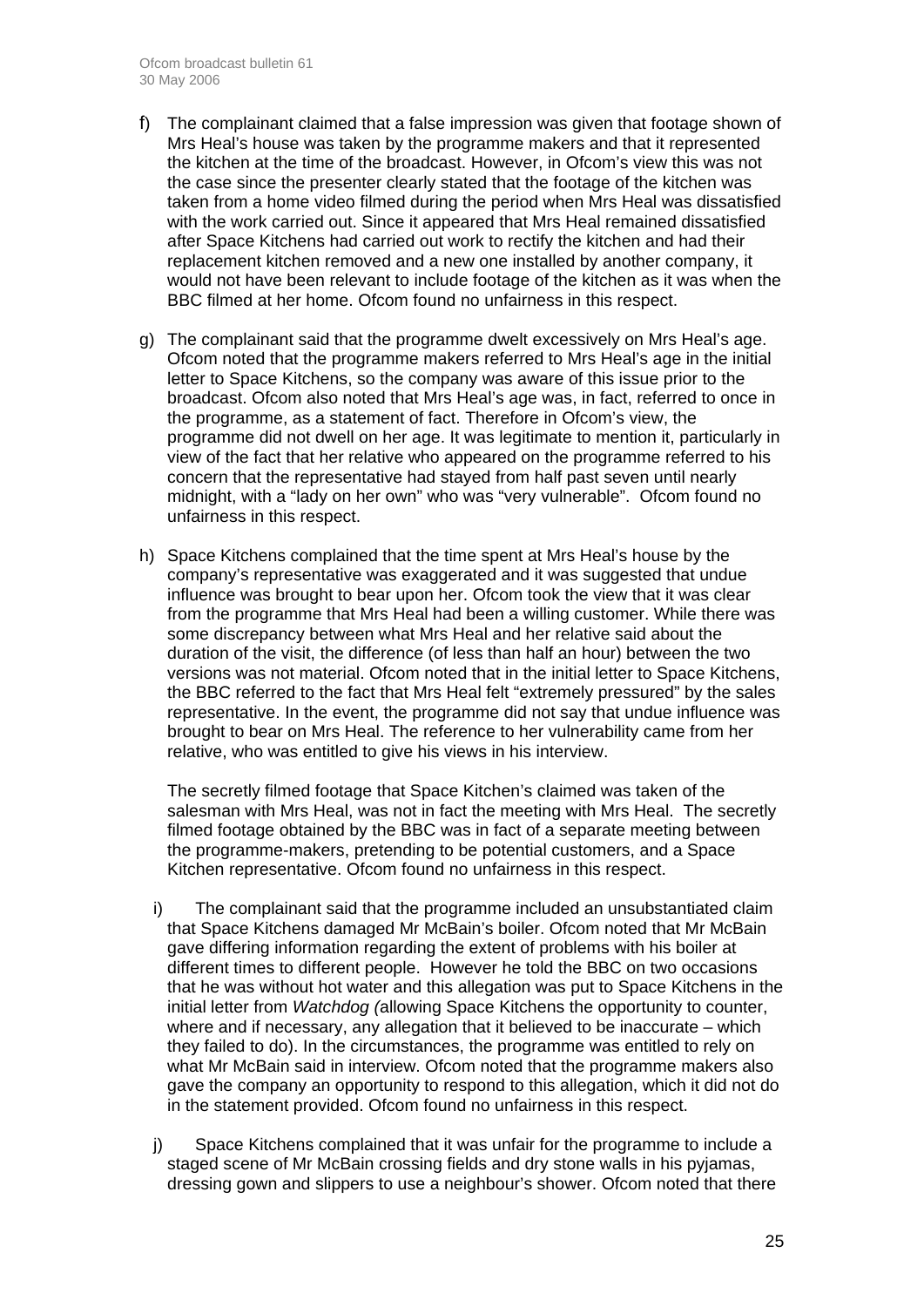were some inconsistencies in the information Mr McBain gave about this. However, he willingly agreed to take part in the filming. It appears that the scene staged for the programme did not represent what Mr McBain actually had to do and exaggerated the steps he had to take to have a shower. However, it is not disputed that he had to use his neighbour's shower for a period of time. In these circumstances, it was not materially unfair to include the staged scene. Ofcom found no unfairness in this respect.

k) Space Kitchens complained that the film crew told Mr McBain to be careful where he sat, as they felt that the kitchen looked good on camera. Regardless of where Mr McBain sat for the interview, his concerns about the quality of the kitchen were put to Space Kitchens in the initial letter from *Watchdog*. The company had not suggested that the portrayal of his kitchen in the programme was inaccurate.

Ofcom found no unfairness in this respect.

- l) The complainant said that it was not made clear in the programme that the complaints from Mrs Heal and Mr McBain were 11 and 18 months old respectively. Ofcom considered that, as the complaints were representative of the issues being raised about Space Kitchens (which Space Kitchens was made aware of), and, as Mr McBain's complaint was still unresolved at the time of the broadcast, there was no need for the programme to specify the age of the complaints, nor was it inappropriate to use them to illustrate the issues. Ofcom found no unfairness in this respect.
- m) Space Kitchens complained that its system of discounts was not fairly represented. Ofcom considered that the information included about the discounts was justified by the information given to the programme makers by former employees of the company. It was also justified by the fact that one family told the programme makers that, although their kitchen was featured in the Space Kitchens brochure, they only received a 10% discount on their kitchen. This was contrary to the claim made by the secretly filmed salesman that everyone whose kitchen appeared in the brochure got a full refund. The company was informed in the initial letter from the programme makers that this issue would be raised. However, Space Kitchens did not refer to this matter in the statement provided to *Watchdog*.
- n) The complainant considered that the programme should have referred to the fact that Space Kitchens complies with regulatory requirements in relation to advertising. Given that the programme contained no criticism of Space Kitchens' advertising, Ofcom does not consider it was necessary, in order to achieve fairness, to have referred to the company's compliance in this area. Ofcom found no unfairness in this respect.

### **Accordingly, the complaint of unfair treatment was not upheld.**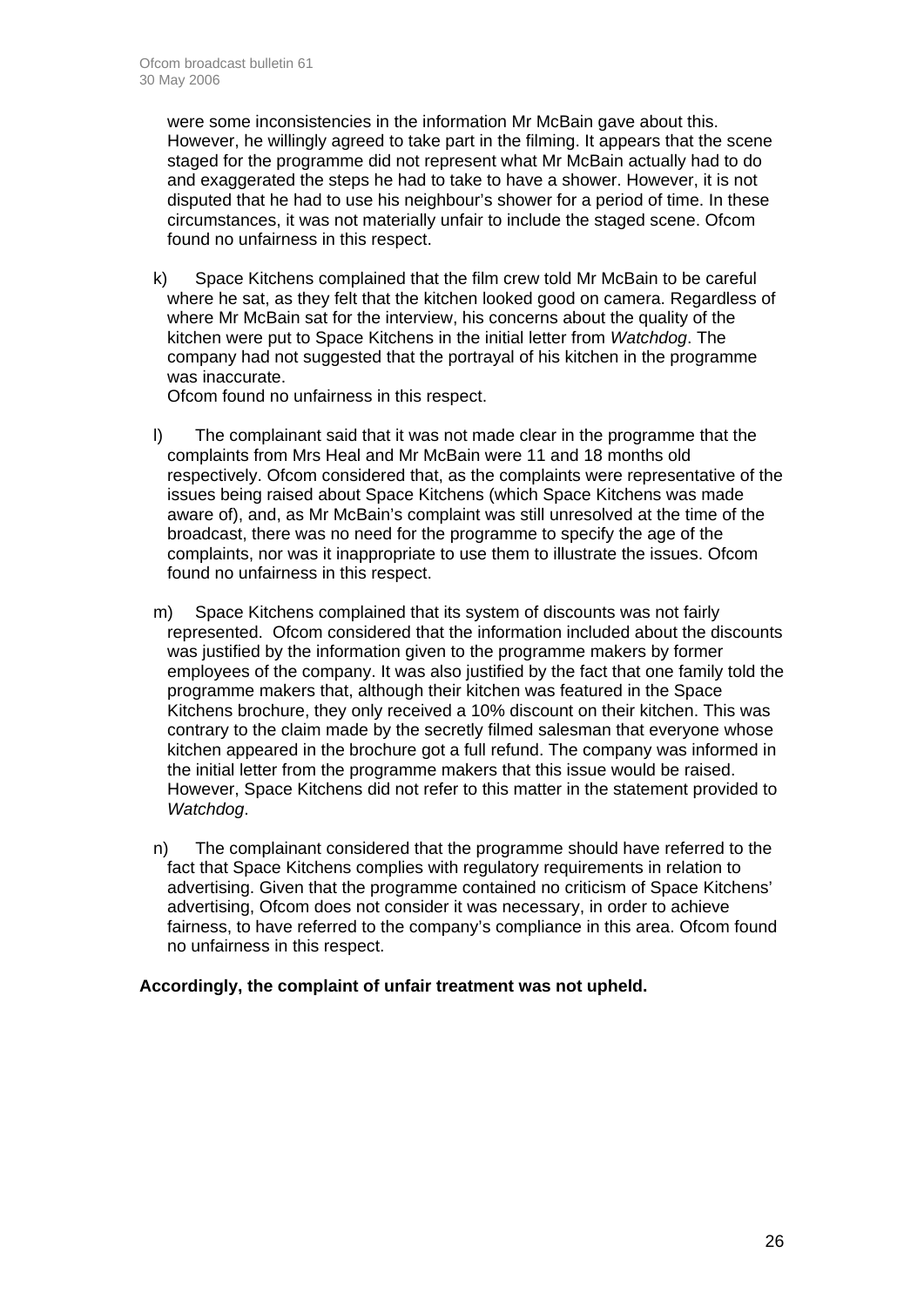# **Complaint by Nottingham City Council**

*Macintyre's Toughest Towns, Five, 2 November 2005* 

**Summary:** Ofcom has not upheld this complaint of unfair treatment made by Nottingham City Council ("the Council").

This programme focussed on Nottingham and claimed the city had a reputation for toughness. The Council complained the programme: was produced over a year before broadcast which rendered many of the assertions inaccurate, in particular a comment made by a journalist, Mr Edwards, passed on unsubstantiated rumour and, used inflammatory language without factual basis.

Ofcom found as follows:

- a) The time delay between the production of the programme and its transmission was not in itself capable of being unfair to the Council. As regards the specific complaint about the inclusion of a comment by Mr Edwards, Ofcom found the comment did not result in unfairness. Ofcom considered it would have been clear to viewers that the views expressed by Mr Edwards were his personal opinions, and there was no evidence to suggest that the comments were not Mr Edward's opinion at the time of broadcast.
- b) It was fair for the programme to use the phrase "dubbed assassination city" when describing Nottingham as a number of newspaper articles (provided to Ofcom by Five) had referred to Nottingham as "assassination city".
- c) It was not unfair for the programme to use the phrases "turf wars", "plagued by guns" and "gun crime spiralling out of control". Ofcom concluded that though the phrases were emotive, they had been sufficiently justified. The phrases were placed in context by date references; and balanced by the final statement in the programme by the police that in the last year gun crime had been reduced by thirty per cent.

### **Introduction**

This series examined a number of towns and cities in Britain which it was alleged had a reputation for toughness. The programme drew parallels between the problems experienced by these towns and the record levels of violent crime occurring throughout Britain.

This edition of the series focussed on the city of Nottingham. The programme alleged that Nottingham was "plagued by guns" and had been dubbed by the national media as "assassination city".

Towards the end of the programme, a crime reporter, Mr Jeff Edwards, stated "I fear the situation will get worse before it gets better. I think we're going to see a lot more shootings".

A statement from Nottingham Police was included during the end credits of the programme. The statement read: "Nottingham Police have told us that in the last year gun crime has been reduced by thirty per cent, with five hundred and forty people arrested for drugs and firearms offences since January 2004."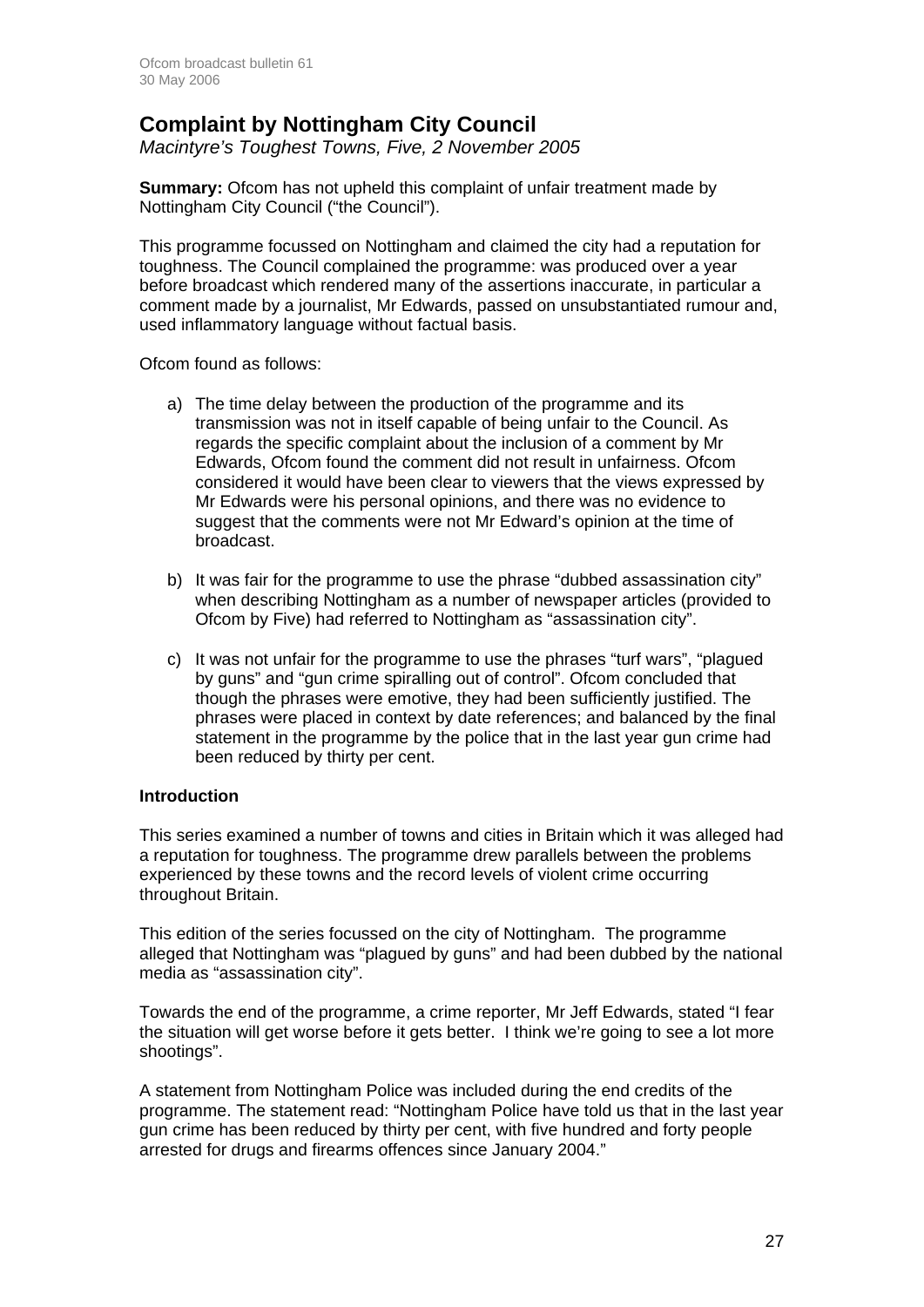Nottingham City Council ("the Council") complained that it was treated unfairly in the programme as broadcast.

### **The Complaint**

### **The Council's case**

In summary, Nottingham City Council complained that it was treated unfairly in the programme as broadcast in that:

- a) The programme was broadcast almost a year after it was filmed, which rendered many of the programme's claims inaccurate. In particular, the Council complained about the effect the time delay had on the comments made by Jeff Edwards.
- b) The programme and trailers repeatedly referred to Nottingham as "dubbed assassination city by the national media". The Council said the reference unfairly passed on unsubstantiated and inaccurate rumour.
- c) Inflammatory terms were used in the programme without any factual basis. These terms included: "gun crime spiralling out of control", "plagued by guns", and "turf wars".

### **Five's case**

In summary Five said that the programme was not and never intended to be a present day general view of Nottingham as a city, but aimed to focus on certain problems that Nottingham and other cities faced with crime. The first half of the programme was a historical background to the city's current problems, whilst the second half focussed on how the families of victims of gun crime in the city have been affected. Five said the programme had been produced with the cooperation of the Nottinghamshire Police and noted that they have received no complaint from the Police about the programme.

a) In response to the complaint that many of the programme's claims were inaccurate because they were out of date, Five said that the programme was a fair and accurate assessment of gun crime in the city using the latest statistics available. Five acknowledged that much of the programme had been produced several months before transmission but insisted the programme's content was checked and updated in the weeks before broadcast.

Five stated that the programme's transmission had been timely given the conviction of the killers of Danielle Beccan just three weeks before. In addition, dates were provided when specific incidents were referred to in the programme.

In relation to the programme's use of the comment by Mr Jeff Edwards, Five said Mr Edward's comments were his genuinely held opinions at the time of recording the interview and remain unchanged today.

Five noted that the programme had contained the Nottinghamshire Police's statement which included the fact that gun crime had reduced and that 540 people had been arrested for drugs and firearms offences since January 2004.

b) Five said that the programme itself did not refer to Nottingham as "assassination city", but had described the phrase as a label given to it by the national press.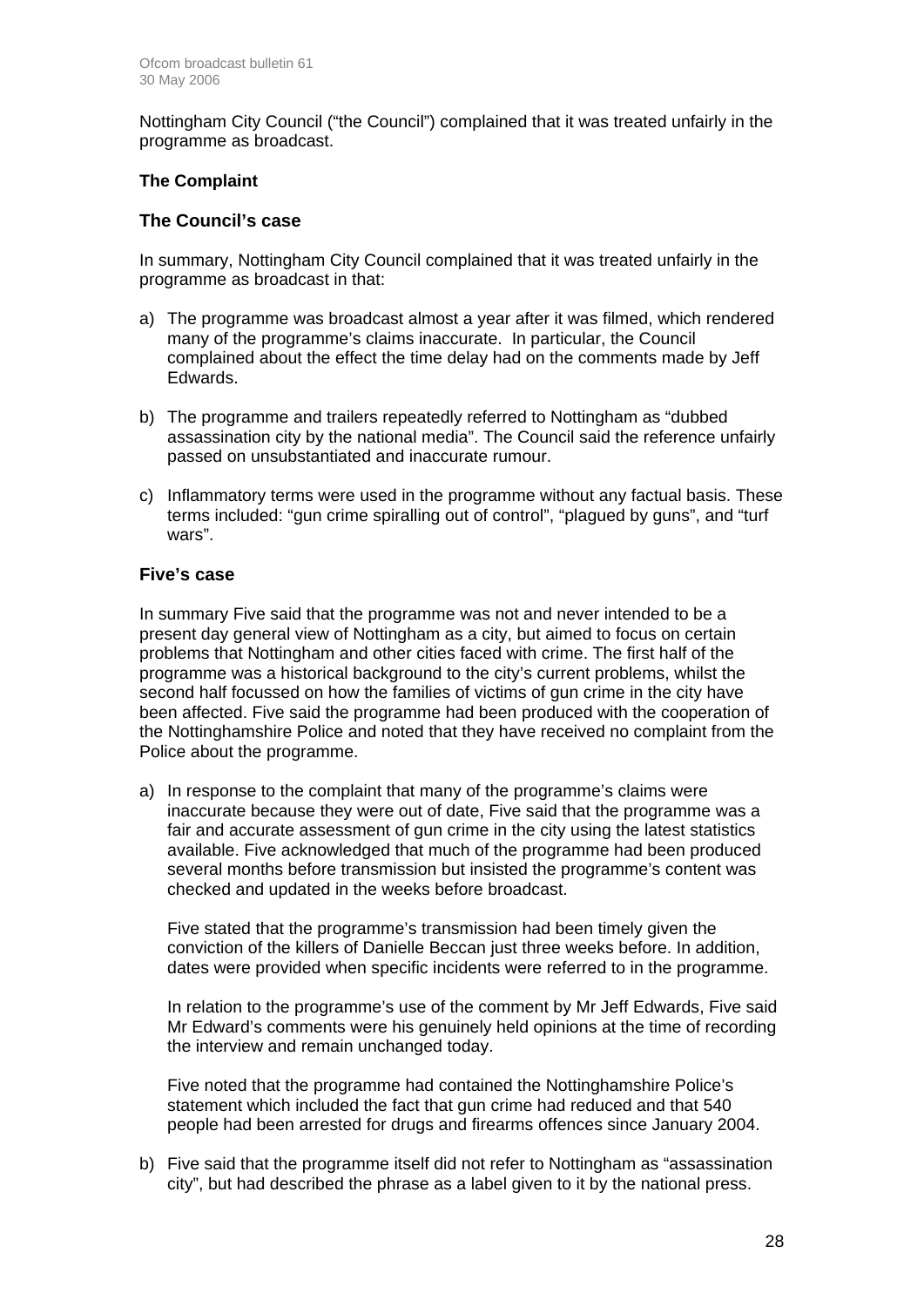The programme had not sought to justify the label but merely had explained the context in which it had been earned. Five said the use of the phrase in this way was neither unfair nor inaccurate. Five also provided a number of newspaper extracts which provided background for how Nottingham became known as "assassination city".

c) In response to the complaint that the programme used inflammatory terms without factual basis, Five said the use of the phrases were justified by the context and the programme's explanation of Nottingham's gun crime history. Five said the police's work to combat the city's problems with gun crime had been given ample coverage in the programme and their success in reducing gun crime by thirty percent was also mentioned.

Five said they could find no reference in the programme to the term "turf wars". However, acknowledged that reference had been made to the historical disputes between rival Yardie gangs and the modern day rivalry between the Meadows and St Ann's. Five provided a number of newspaper extracts to document this rivalry.

The statement that Nottingham was "plagued by guns", referred to the increase in gun related crime which has occurred since 2001. Five said that the Nottinghamshire Police and the Council acknowledged this problem in their joint statement to the programme makers which stated:

*"a unit to tackle gun-related drug crime has seen 540 people arrested for drugs and firearms offences, 200 firearms seized and drugs with a street value of over £12m confiscated"*

Five said the "escalation in gun crime" was referred to by a member of the Nottinghamshire Police in the fourth minute of the programme. The phrase "gun crime in the city is spreading dangerously out of control" was used as an introduction to the second part of the programme. This part of the programme included reference to 14 gun shot murders occurring between February 2002 and October 2004.

### **Decision**

Ofcom's statutory duties include the application, in the case of all television and radio services, of standards which provide adequate protection to members of the public and all other persons from unfair treatment in programmes and unwarrantable infringement of privacy in and in the making of programmes included in such services.

In carrying out its duties, Ofcom has regard to the need to secure that the application of these standards is in the manner that best guarantees an appropriate level of freedom of expression. Ofcom is also obliged to have regard in all cases, to the principles under which regulatory activities should be transparent, accountable, proportionate and consistent and targeted only at cases in which action is needed.

Before broadcasting a factual programme, including programmes examining past events, broadcasters should take reasonable care to satisfy themselves that the material facts have not been presented, disregarded or omitted in a way that is unfair to an individual or organisation.

a) Nottingham City Council complained that the film was produced almost a year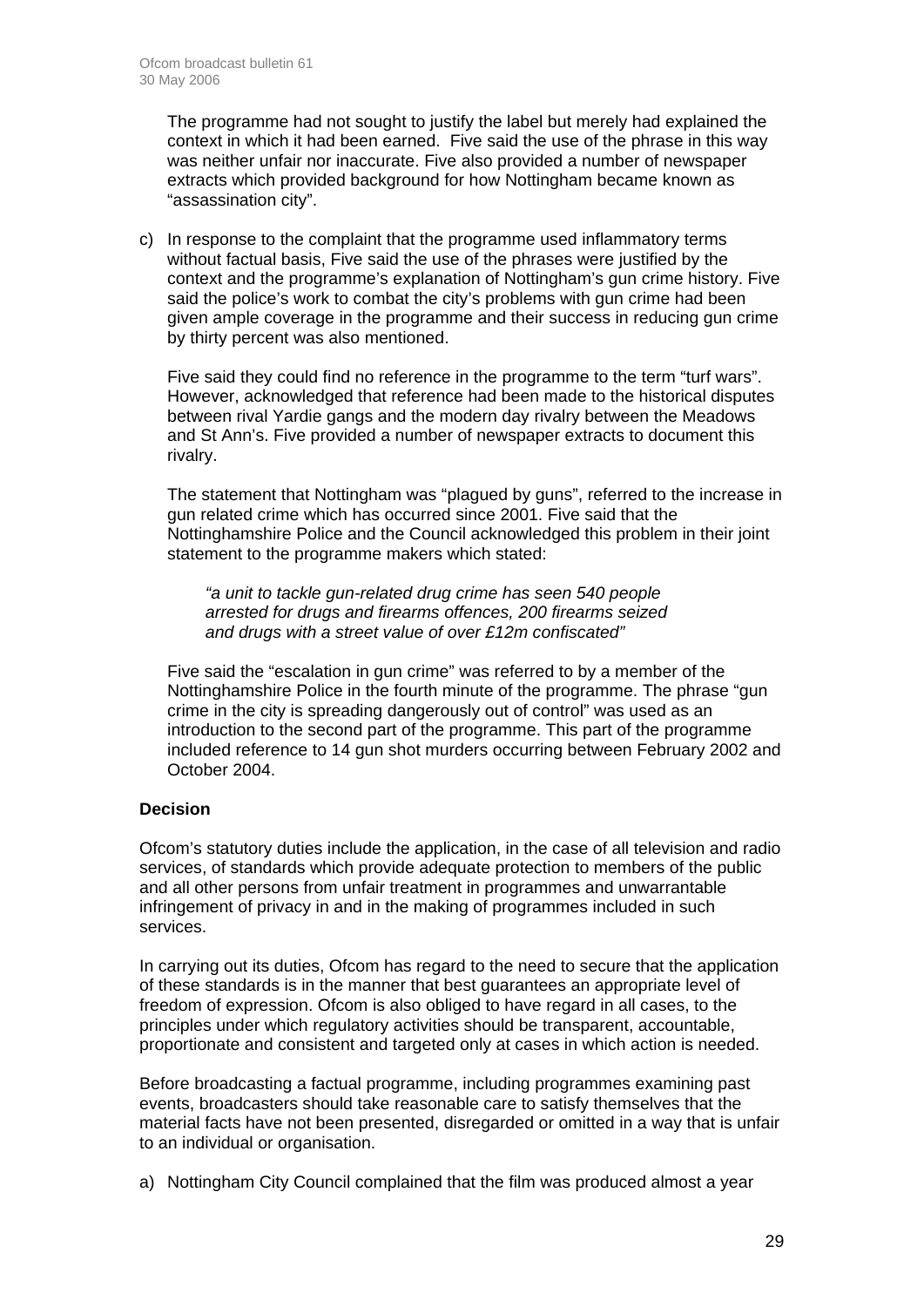before it was transmitted, and that the time delay had made many of the programme's assertions inaccurate. In particular the Council said that a claim by crime reporter Mr Jeff Edwards was false.

In Ofcom's view a time delay occurring between the production of a programme and its transmission will not, in itself, result in unfairness and any time delay should not be considered in isolation. Rather the delay should be considered in conjunction with the content of the programme as broadcast with a view to determining any impact the passage of time might have had on the fairness of the programme.

Turning specifically to the following comment made by Jeff Edwards:

*"There are people out there in Nottingham at the moment, walking around there just itching to use these guns; I fear that the situation will get worse before it gets better. I think we're going to see a lot more shootings, I don't think this is the end of the story in Nottingham at all."*

In reaching a finding, Ofcom considered that it was likely to have been clear to viewers that this comment was simply the personal opinion of Mr Edwards. The programme did not present this as evidence that it was established as fact that gun related crime was increasing at the time of broadcast.

Ofcom was not persuaded that the complainant had provided any evidence to suggest that these were not Mr Edward's views at the time of broadcast and Five advised Ofcom that Mr Edwards continued to stand by these views today. Ofcom further considered that Mr Edward's opinion was balanced in the programme 30 seconds later by the Nottinghamshire Police statement that:

*"Nottingham Police have told us that in the last year gun crime has been reduced by thirty per cent, with five hundred and forty people arrested for drugs and firearms offences since January 2004."* 

 Taking these points into consideration, Ofcom concluded that the inclusion of the comments by Mr Edwards itself, and the programme's presentation of those comments, did not result in unfairness to the Council in the programme as broadcast. Ofcom has found no unfairness in this respect.

- b) The Council complained that the programme repeatedly referred to Nottingham as "dubbed assassination city by the national media". They claimed that this was an unsubstantiated and inaccurate rumour. Ofcom found it was not unfair to the Council for the programme to use the phrase "dubbed assassination city" when describing Nottingham. In making this decision, Ofcom noted that the programme itself did not refer to Nottingham as "assassination city". Rather the programme stated that the city had been labelled in this way by the media. Whilst, Ofcom appreciated that this was a label which Nottinghamshire had tried very hard to remove, Ofcom nevertheless considered the phrase to be fair as a number of newspaper articles (provided to Ofcom by Five) had referred to Nottingham in this way. Ofcom found no unfairness in this respect.
- c) The Council complained that the programme was unfair because the following inflammatory terms were used without any factual basis: "turf wars", "gun crime spiralling out of control", and "plagued by guns".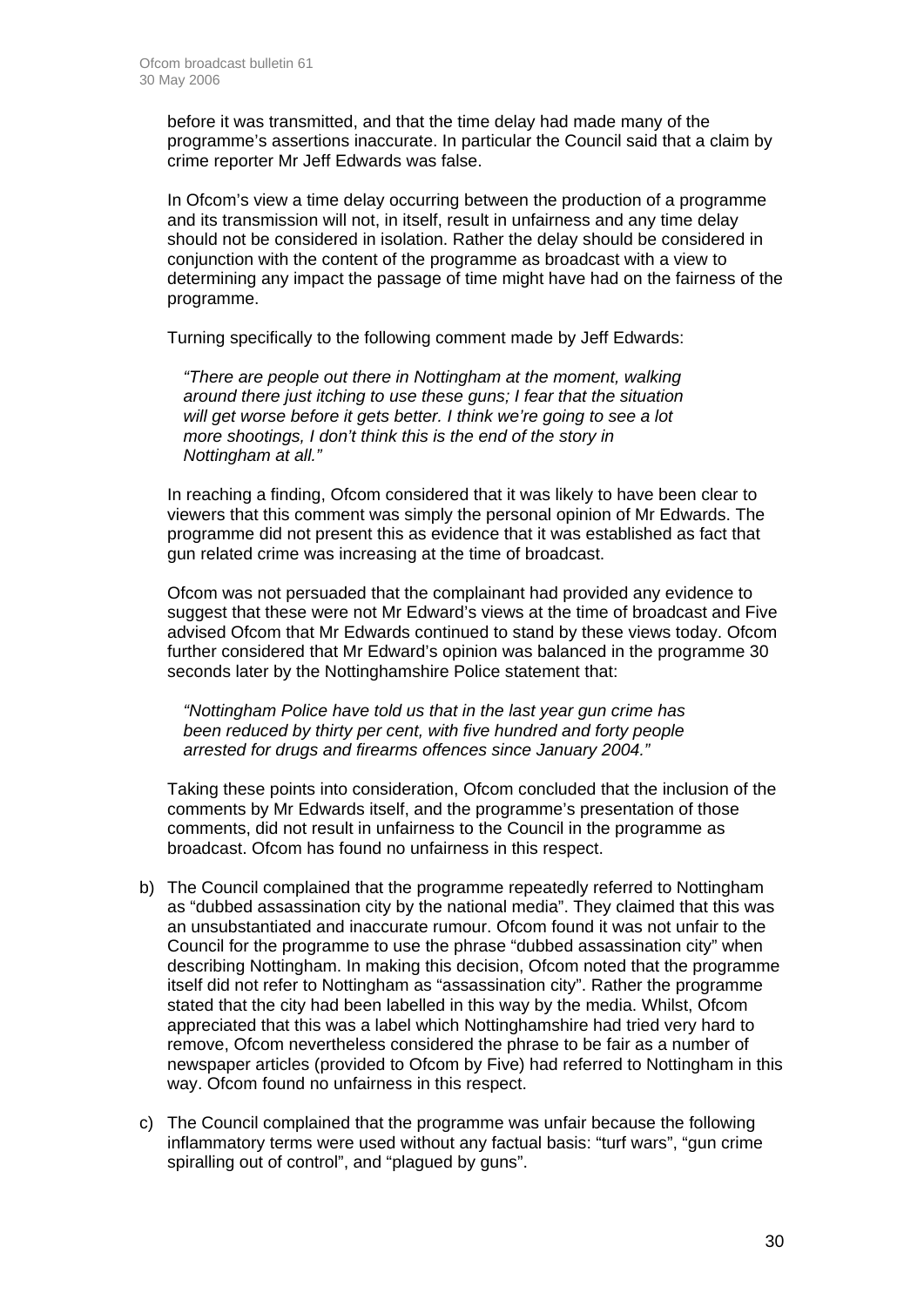### "turf wars"

Ofcom noted that the term "turf wars" was not used in the programme itself but was referred to during the continuity announcement directly before the start of the programme.

However, Ofcom acknowledged that related statements – which implied turf wars - were made to describe particular rivalries in Nottingham. The first was between Yardie gangs (over drug market-share) and the other was an associated rivalry between residents of two areas within the city, St Ann's and the Meadows.

Ofcom took account of a number of descriptions used in the programme when referring to the rivalries, including: "guns to control their turf"; "A number of these murders have been linked to a long running feud between St Ann's and a rival estate, called the Meadows", and "The simmering tensions between St Ann's and the Meadows means that there is always the potential for violence whenever youths from the rival estates meet".

In Ofcom's view the language used to describe these rivalries was emotive. However based on the information available, Ofcom concluded that the descriptions were sufficiently justified by the documented existence of gang rivalry in Nottingham during the 1980s and present day, and the violence connected to these rivalries. Ofcom received no evidence to suggest that the rivalries did not exist or that they were not linked to a number of murders within Nottingham. Ofcom noted that the programme had been made in cooperation with the Nottinghamshire Police who had not raised any issue with the content or accuracy of the programme.

### "plagued by guns" "spiralling out of control"

Ofcom was asked to decide whether or not it was unfair for the programme makers to refer to Nottingham's gun problem as "spiralling out of control" or at such a level to warrant the description "plagued with guns". As noted above, the programme makers had an obligation to ensure that they did not present, disregard or omit material facts in a way that was unfair to Nottingham.

Ofcom considered a number of statistics relating to gun crime in Nottingham and noted some variations between the data. Accounting for much of the variation was the fact that the definition of 'gun crime' was not consistent. In some cases 'gun crime' related to the many different types of crime associated with guns ranging from 'murder' to 'threats without injuries'. In other cases, only 'number of people shot' was considered. Based on such varied statistics, although it was apparent that there had been a decrease in some types of gun crime within Nottingham, Ofcom was not persuaded that it was unfair to categorise Nottingham as having a problem with gun related crime (which had necessitated positive action by the Council).

Broadcasters must be careful that any descriptive language used in programmes does not lead to unfairness in the programme as broadcast. Ofcom considered that while the use of the phrases "plagued by guns" and "spiralling out of control" was emotive, their inclusion in the programme did not result in unfairness. This was because the context in which the phrases appeared, balanced the impact of the language. Specifically Ofcom concluded that the phrases had been placed in context by including date references for specific murders and balanced by the final statement in the programme by the police that in the last year gun crime had been reduced by thirty per cent.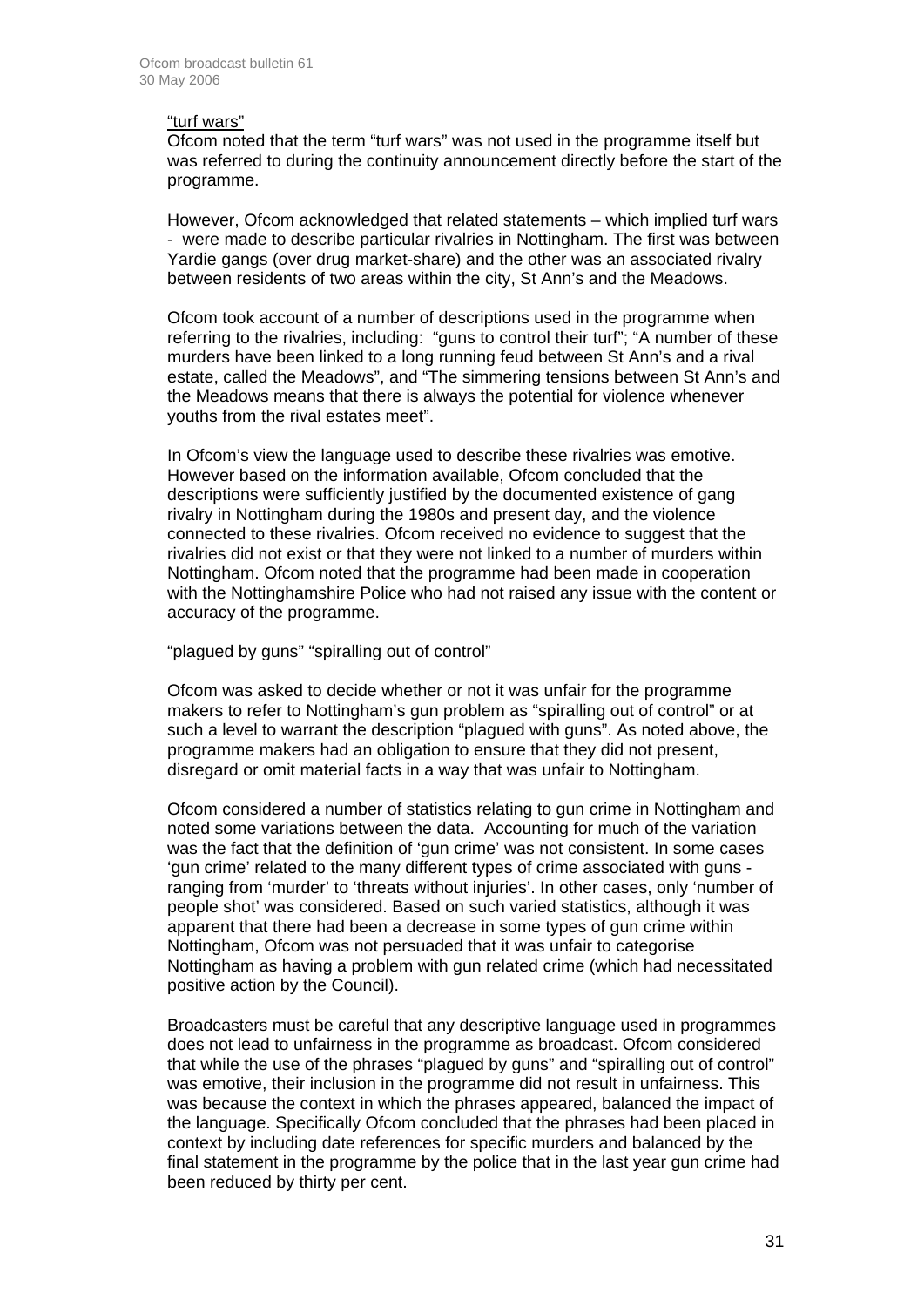On balance, Ofcom considered that it was likely that viewers of the programme would have understood that during the 1980s Nottingham had experienced a serious problem with crime (which was associated with drugs and guns) and that the city was continuing with their endeavours to tackle the problem. Ofcom found no unfairness in these respects.

**Accordingly, the complaint of unfair treatment was not upheld.**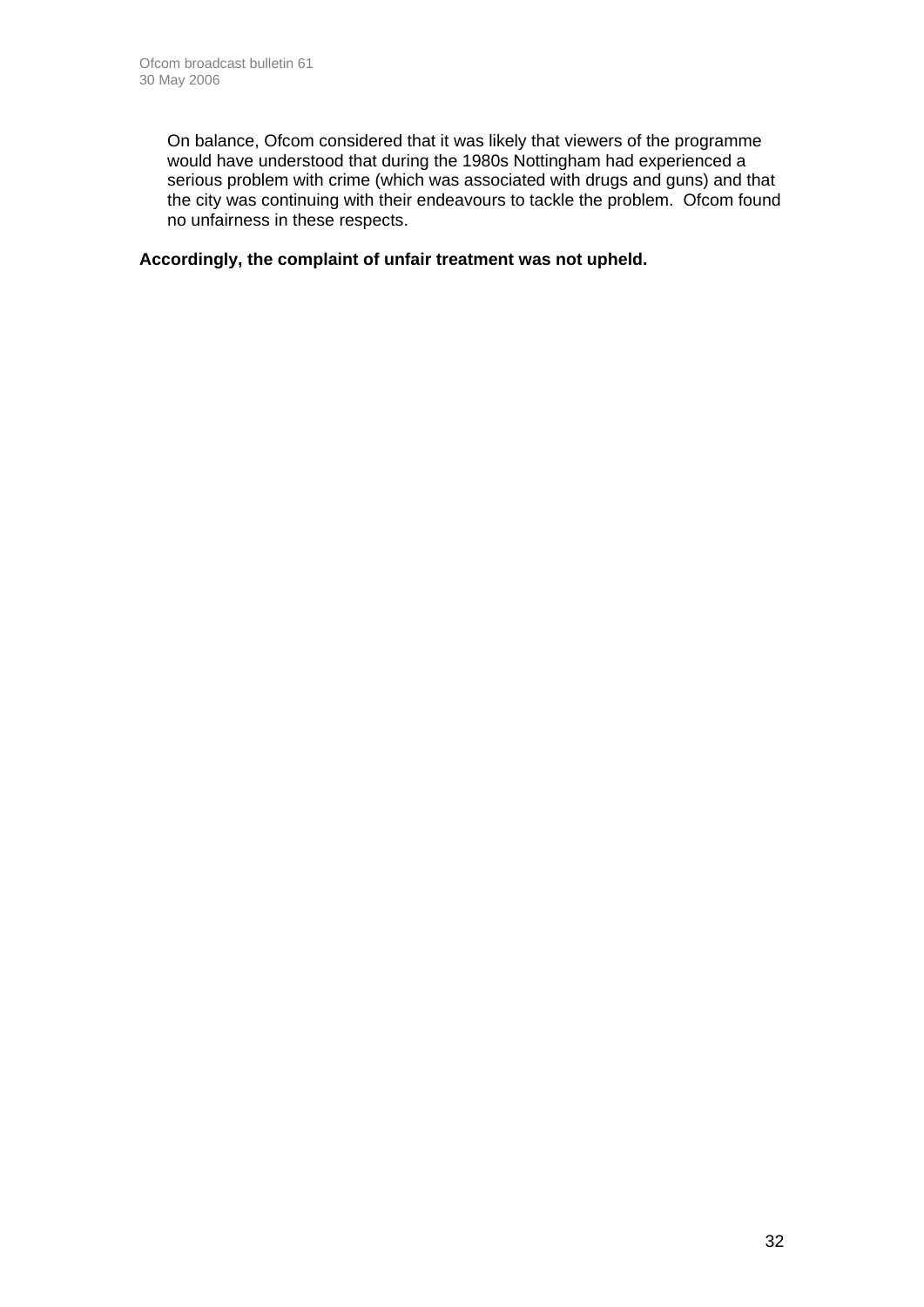# **Other Programmes not in breach/out of remit**

### **26 April – 9 May 2006**

| Programme                       | <b>Trans Date</b> | <b>Channel</b>     | Category                            | No of             |
|---------------------------------|-------------------|--------------------|-------------------------------------|-------------------|
|                                 |                   |                    |                                     | <b>Complaints</b> |
|                                 |                   |                    |                                     |                   |
| A World Without Water           | 29/04/2006        | Channel 4          | <b>Generally Accepted Standards</b> | 1                 |
| Airline                         | 01/05/2006        | ITV1               | <b>Generally Accepted Standards</b> | 1                 |
| Andy Townsend & Mike Parry      | 26/03/2006        | Talksport          | <b>Generally Accepted Standards</b> | 1                 |
| <b>Blood Sucking Freaks</b>     | 09/10/2005        | The Horror Channel | Offence                             | 1                 |
| <b>Boogie Pimps</b>             | 19/04/2006        | <b>MTV</b>         | Sex/Nudity                          | 1                 |
| <b>Brainiac: Science Abuse</b>  | 18/04/2006        | Sky One            | Dangerous behaviour                 | 1                 |
| <b>Bullet Boy</b>               | 22/04/2006        | BBC <sub>2</sub>   | Sex/Nudity                          | $\overline{2}$    |
| Cash Lounge                     | 08/03/2006        | Men & Motors       | Competitions                        | 1                 |
| <b>Central News</b>             | 17/04/2006        | ITV1               | <b>Elections Referendum</b>         | 1                 |
| <b>Central News</b>             | 21/10/2005        | ITV1               | Competitions                        | 1                 |
| <b>Chris Evans</b>              | 25/04/2006        | <b>BBC Radio 2</b> | Offensive language                  | 1                 |
| <b>Cruise with Stelios</b>      | 03/10/2005        | Sky One            | Offence                             |                   |
| Derren Brown: Trick of the Mind | 30/04/2006        | Channel 4          | Offensive language                  | 1                 |
| Desi DNA                        | 22/03/2006        | BBC <sub>2</sub>   | Religious offence                   | 2                 |
| Dick and Dom in Da Bungalow     | 21/01/2006        | BBC <sub>2</sub>   | Violence                            | $\overline{2}$    |
| Doctors                         | 24/04/2006        | BBC1               | Sex/Nudity                          | 1                 |
|                                 |                   |                    | Crime                               |                   |
| Does Snuff Exist?               | 18/04/2006        | Channel 4          | Incitement/Encouragement            | 1                 |
| Dr Who                          | 21/04/2006        | BBC1               | Scheduling                          | 1                 |
| Dr Who                          | 26/04/2006        | BBC1               | Advertising                         | 1                 |
| EastEnders                      | 25/04/2006        | BBC1               | Sex/Nudity                          | 1                 |
| EastEnders                      | 27/04/2006        | BBC1               | <b>Generally Accepted Standards</b> | 1                 |
| EastEnders                      | 04/05/2006        | BBC1               | <b>Generally Accepted Standards</b> | 1                 |
| Ei Jonopode                     | 26/04/2006        | Bangla TV          | <b>Generally Accepted Standards</b> | 1                 |
| Emmerdale                       | 20/01/2006        | ITV1               | Other                               | 1                 |
| Emmerdale                       | 02/05/2006        | ITV1               | Sex/Nudity                          | 1                 |
| <b>Everybody Hates Chris</b>    | 23/04/2006        | Five               | <b>Generally Accepted Standards</b> | 1                 |
| <b>Fifth Gear</b>               | 24/04/2006        | Five               | Dangerous behaviour                 | 3                 |
| FTN - Quiz Night Live           | 26/02/2006        | <b>FTN</b>         | Competitions                        | 1                 |
| <b>GMTV</b>                     | 12/03/2004        | ITV1               | Offensive language                  | 1                 |
| <b>GMTV</b>                     | 07/07/2004        | ITV1               | Offence                             | 1                 |
| <b>GMTV</b>                     | 06/09/2004        | ITV1               | Offence                             |                   |
| <b>GMTV</b>                     | 18/10/2004        | ITV1               | Offence                             | 1                 |
| <b>GMTV</b>                     | 19/10/2004        | ITV1               | Offence                             |                   |
| <b>GMTV</b>                     | 11/11/2004        | ITV1               | Other                               | 1                 |
| <b>GMTV</b>                     | 01/02/2005        | ITV1               | Other                               | 1                 |
| <b>GMTV</b>                     | 05/02/2005        | ITV1               | Other                               | 1                 |
| <b>GMTV</b>                     | 04/04/2006        | ITV1               | <b>Generally Accepted Standards</b> | 1                 |
| <b>GMTV</b>                     | 12/04/2006        | ITV1               | Competitions                        | 1                 |
| <b>GMTV</b>                     | 25/04/2006        | ITV1               | Sex/Nudity                          | 1                 |
| Granada Reports                 | 23/12/2005        | ITV1               | Animal welfare                      |                   |
| <b>Grand Prix</b>               | 23/04/2006        | ITV1               | Offensive language                  |                   |
| Green Wing                      | 21/04/2006        | Channel 4          | <b>Generally Accepted Standards</b> | 1                 |
| <b>Highlander: The Series</b>   | 17/04/2006        | F/X Channel        | Scheduling                          |                   |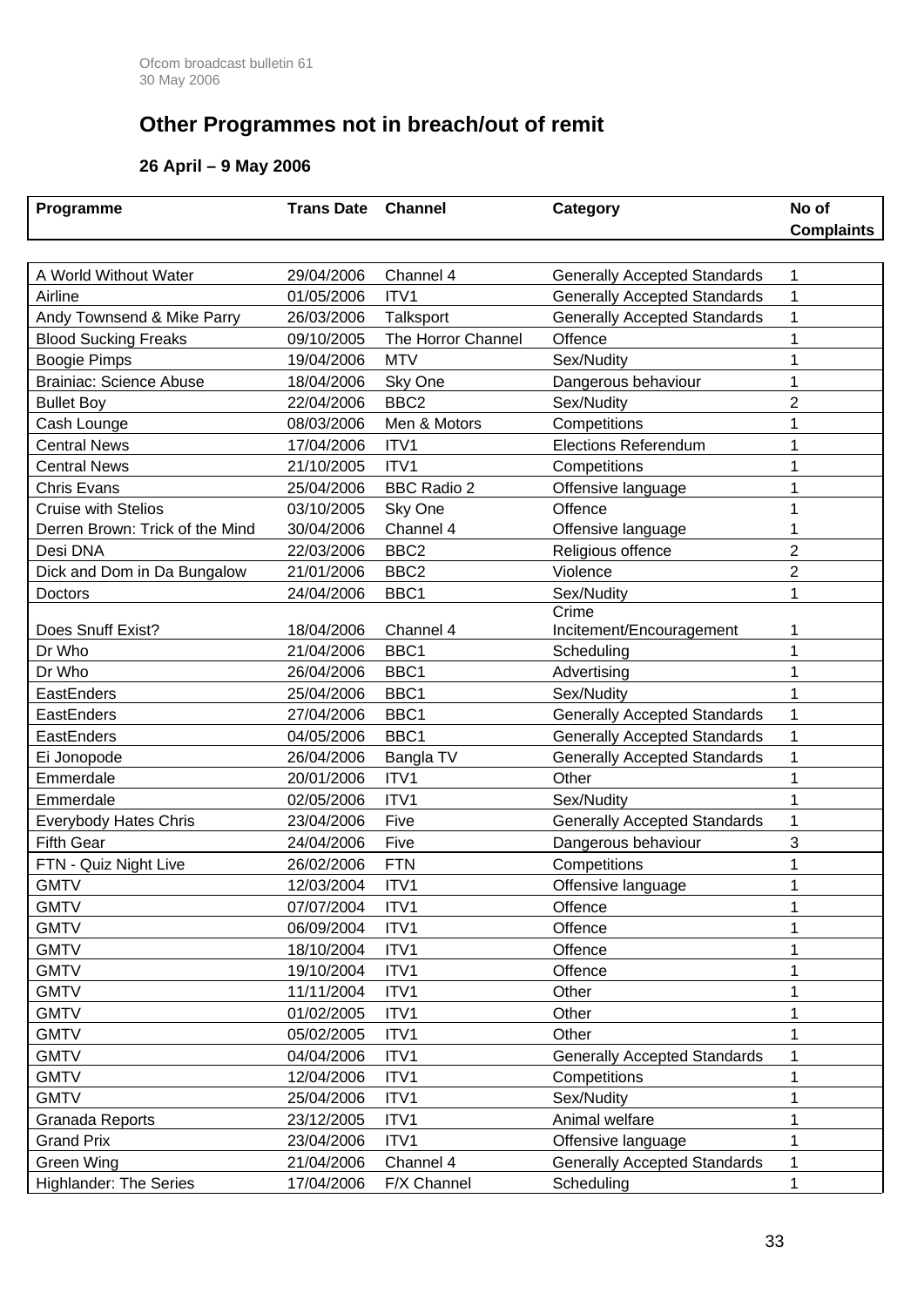| <b>Hirsty's Daily Dose</b>     | 18/04/2006 | Galaxy 105               | Inaccuracy/Misleading               |                |
|--------------------------------|------------|--------------------------|-------------------------------------|----------------|
| I Predict A Riot               | 11/04/2006 | <b>Bravo</b>             | Due Impartiality                    |                |
| I'm a Celebrity                | 05/12/2005 | ITV1                     | Other                               |                |
| <b>ITV News</b>                | 22/03/2006 | ITV1                     | Due Impartiality                    |                |
| <b>ITV News</b>                | 30/04/2006 | ITV1                     | Inaccuracy/Misleading               |                |
| Jeremy Vine                    | 15/09/2005 | <b>BBC Radio 2</b>       | <b>Generally Accepted Standards</b> |                |
| Kerrang                        | 13/03/2006 | Kerrang!                 | Offensive language                  |                |
| Legal TV                       | 27/02/2006 | Legal TV                 | Undue prominence                    |                |
| Live Test Cricket              | 29/04/2006 | <b>Sky Sports</b>        | <b>Generally Accepted Standards</b> | 1              |
| Loose Women                    | 25/04/2006 | ITV1                     | <b>Generally Accepted Standards</b> |                |
| Man Stroke Woman               | 17/04/2006 | BBC <sub>2</sub>         | <b>Generally Accepted Standards</b> |                |
| Mark Goodwin                   | 09/04/2006 | Q103FM                   | <b>Generally Accepted Standards</b> | 1              |
| Married to It                  | 27/01/2006 | Five                     | Offence                             |                |
| Martin's Drivetime             | 04/05/2006 | Virgin 105.8 FM          | <b>Generally Accepted Standards</b> |                |
| Masters of Horror              | 08/01/2006 | <b>Bravo</b>             | Violence                            |                |
| Me & My Slaves                 | 11/04/2006 | Channel 4                | Sex/Nudity                          | 3              |
| <b>Midsomer Murders</b>        | 22/04/2006 | ITV1                     | Offensive language                  | $\overline{2}$ |
| Mike Dickin                    | 09/04/2006 | Talksport                | <b>Generally Accepted Standards</b> |                |
| My Family                      | 21/04/2006 | BBC1                     | <b>Generally Accepted Standards</b> |                |
| Newsround                      | 18/04/2006 | BBC1                     | Violence                            |                |
| Nighty Night                   | 04/05/2006 | BBC <sub>2</sub>         | <b>Generally Accepted Standards</b> |                |
| Out To Lunch                   | 15/04/2006 | <b>BBC Radio 2</b>       | Offensive language                  |                |
|                                |            | Premier Christian        |                                     |                |
| Premier Radio                  | 10/03/2006 | Radio                    | Other                               |                |
| Quizmania                      | 22/03/2006 | ITV1                     | Competitions                        |                |
| Real Radio                     | 24/04/2006 | 100-101 FM Radio         | Inaccuracy/Misleading               |                |
| <b>Red Hot</b>                 | 05/04/2006 | Red Hot                  | Inaccuracy/Misleading               |                |
| Red Hot                        | 19/04/2006 | Red Hot                  | Sex/Nudity                          |                |
| Redemption TV                  | 12/01/2006 | <b>Musicians Channel</b> | <b>Generally Accepted Standards</b> | 1              |
|                                |            |                          | Crime                               |                |
| Richard and Judy               | 23/02/2006 | Channel 4                | Incitement/Encouragement            | 1              |
| <b>Rising Damp</b>             | 26/04/2006 | ITV1                     |                                     | 1              |
| Robert Newman's History of Oil | 12/04/2006 | More4                    | <b>Generally Accepted Standards</b> | 1              |
|                                |            |                          | Crime                               |                |
| <b>Selling Houses</b>          | 19/04/2006 | Channel 4                | Incitement/Encouragement            | 1              |
| <b>Selling Houses</b>          | 26/04/2006 | Channel 4                | Inaccuracy/Misleading               | 1              |
| Sexcetera                      | 21/04/2006 | Living                   | <b>Generally Accepted Standards</b> | 1              |
| Sharpe's Challenge             | 23/04/2006 | ITV1                     | <b>Generally Accepted Standards</b> | $\overline{2}$ |
| <b>Shaving Ryan's Privates</b> | 24/04/2006 | Five                     | Sex/Nudity                          | 1              |
| Simon Mayo                     | 27/03/2006 | <b>BBC Radio 5</b>       | Substance abuse                     |                |
| Sin Cities                     | 25/04/2006 | <b>FTN</b>               | Sex/Nudity                          |                |
| <b>Sky News</b>                | 13/04/2006 | <b>Sky News</b>          | Due Impartiality                    |                |
| <b>Sky News</b>                | 27/04/2006 | <b>Sky News</b>          | Due Impartiality                    |                |
| Sleeper Cell                   | 11/04/2006 | F/X Channel              | <b>Generally Accepted Standards</b> | 1              |
| Stephen Nolan                  | 28/04/2006 | <b>BBC Radio 5</b>       | <b>Generally Accepted Standards</b> |                |
| Suburban Shootout              | 23/04/2006 | Five                     | Animal welfare                      |                |
| Tarrant on TV                  | 28/05/2006 | ITV1                     | Animal welfare                      |                |
| <b>Television X</b>            | 27/04/2006 | <b>Television X</b>      | Sex/Nudity                          |                |
| Ten Days That Made The Queen   | 20/04/2006 | Channel 4                | Due Impartiality                    |                |
| The Chris Moyles Show          | 31/03/2006 | <b>BBC Radio 1</b>       | <b>Generally Accepted Standards</b> | $\overline{2}$ |
| The Corporation                | 19/12/2005 | More4                    | Impartiality                        | 1              |